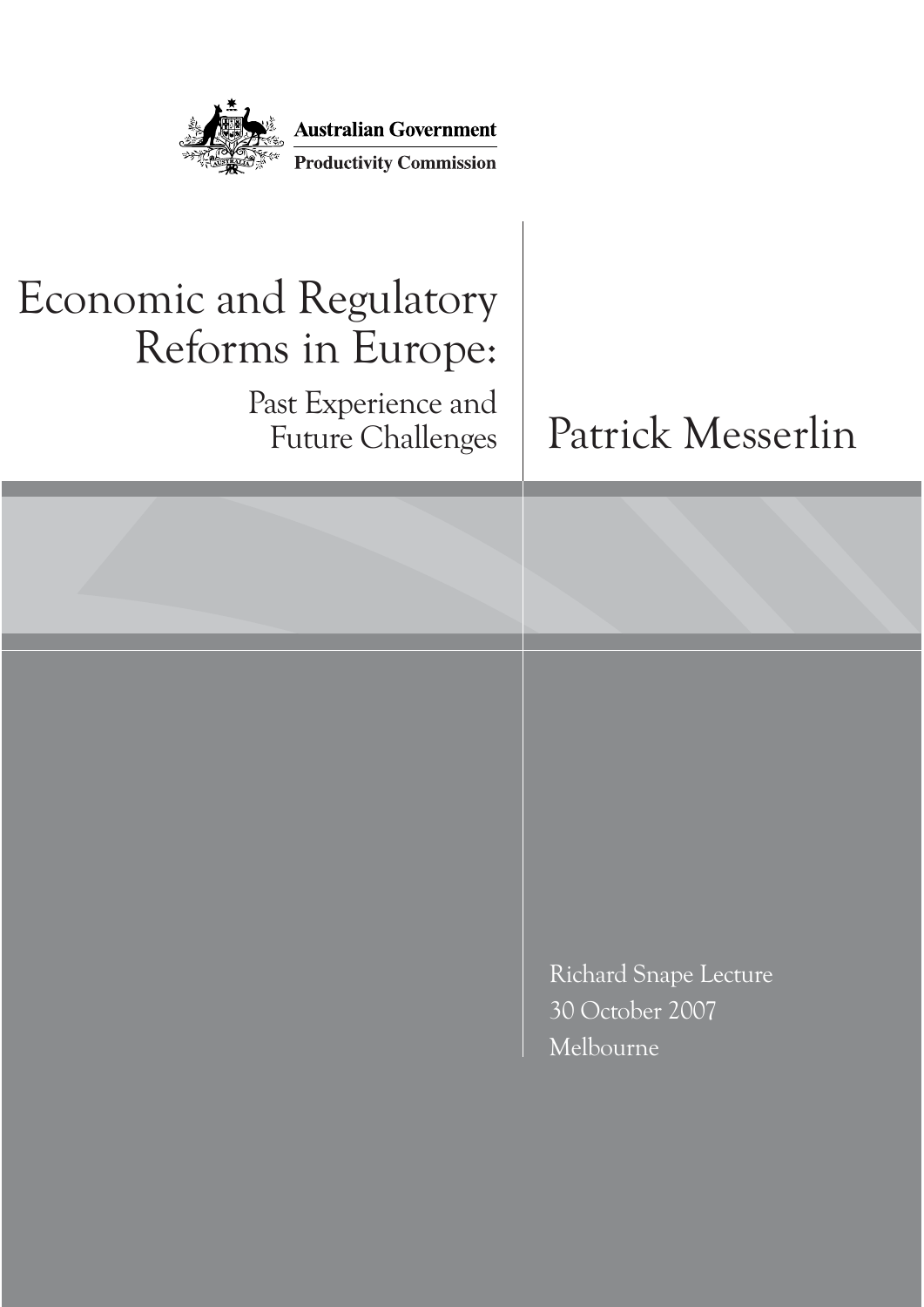#### © **COMMONWEALTH OF AUSTRALIA 2008**

#### **ISBN 978-1-74037-234-3**

This work is subject to copyright. Apart from any use as permitted under the Copyright Act 1968, the work may be reproduced in whole or in part for study or training purposes, subject to the inclusion of an acknowledgment of the source. Reproduction for commercial use or sale requires prior written permission from the Attorney-General's Department. Requests and inquiries concerning reproduction and rights should be addressed to the Commonwealth Copyright Administration, Attorney-General's Department, Robert Garran Offices, National Circuit, Canberra ACT 2600.

*This publication is available in hard copy or PDF format from the Productivity Commission website at www.pc.gov.au. If you require part or all of this publication in a different format, please contact Media and Publications (see below).* 

#### **Publications Inquiries:**

Media and Publications Productivity Commission Locked Bag 2 Collins Street East Melbourne VIC 8003

Tel: (03) 9653 2244 Fax: (03) 9653 2303 Email: maps@pc.gov.au

**General Inquiries:** Tel: (03) 9653 2100 or (02) 6240 3200

#### **An appropriate citation for this paper is:**

Messerlin, Patrick 2007, *Economic and Regulatory Reforms in Europe – Past Experiences and Future Challenges*, Richard Snape Lecture, 30 October, Productivity Commission, Melbourne.

JEL code: F02

#### *The Productivity Commission*

The Productivity Commission, is the Australian Government's independent research and advisory body on a range of economic, social and environmental issues affecting the welfare of Australians. Its role, expressed most simply, is to help governments make better policies, in the long term interest of the Australian community.

The Commission's independence is underpinned by an Act of Parliament. Its processes and outputs are open to public scrutiny and are driven by consideration for the wellbeing of the community as a whole.

Information on the Productivity Commission, its publications and its current work program can be found on the World Wide Web at www.pc.gov.au or by contacting Media and Publications on (03) 9653 2244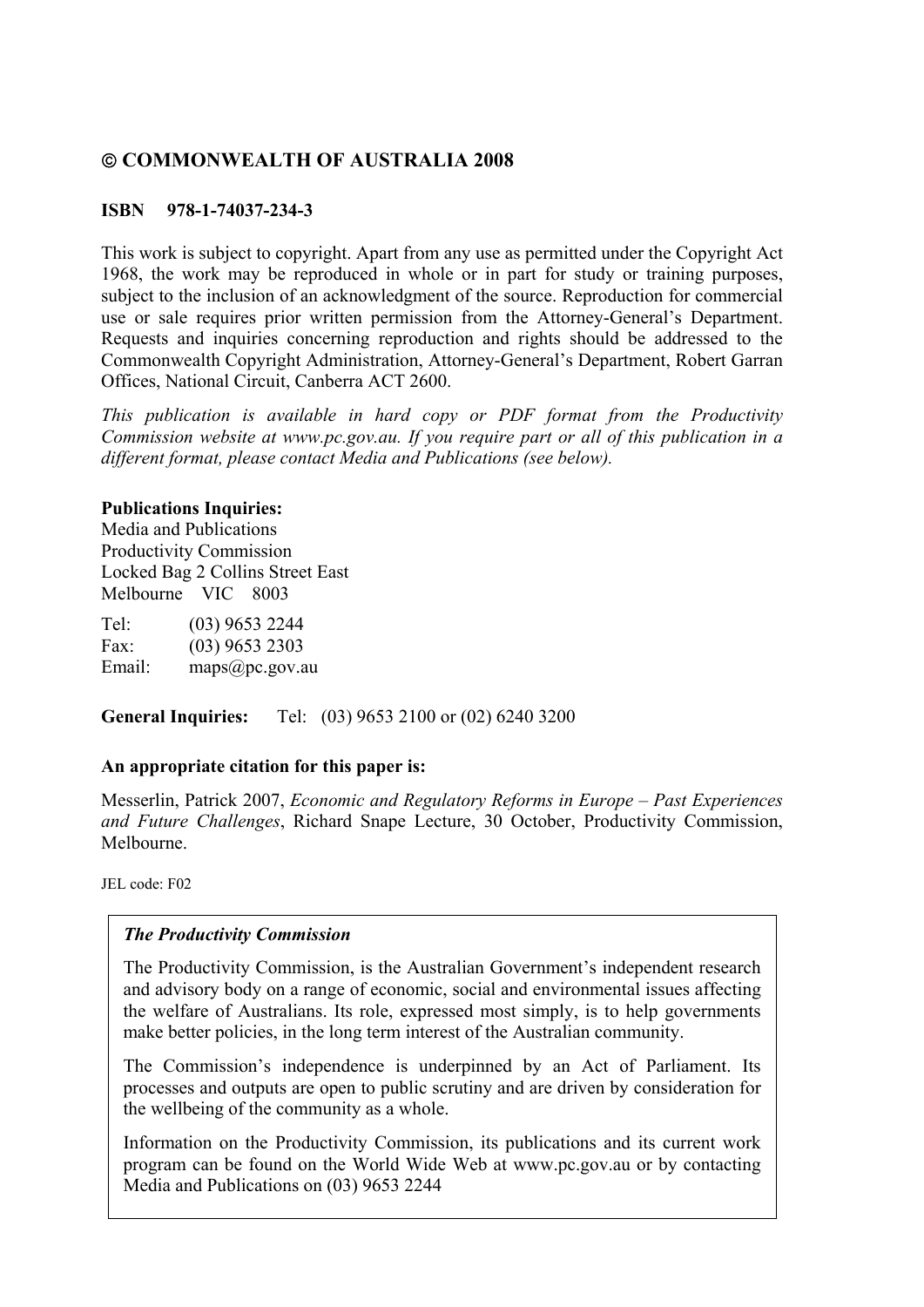# Contents

| Foreword          |                                                                                      | V              |
|-------------------|--------------------------------------------------------------------------------------|----------------|
|                   | Economic and regulatory reforms in Europe – past experience and<br>future challenges |                |
|                   | Introduction                                                                         | $\overline{2}$ |
|                   | Costly distractions: constitution versus reforms                                     | 3              |
| 2                 | The body of EU regulations                                                           | $\overline{7}$ |
| 3                 | 'Mission impossible' for the acquis                                                  | 12             |
| 4                 | The Member States strike back                                                        | 20             |
| 5                 | Regulatory reforms: what for?                                                        | 27             |
| 6                 | Concluding remarks                                                                   | 30             |
| <b>References</b> |                                                                                      | 33             |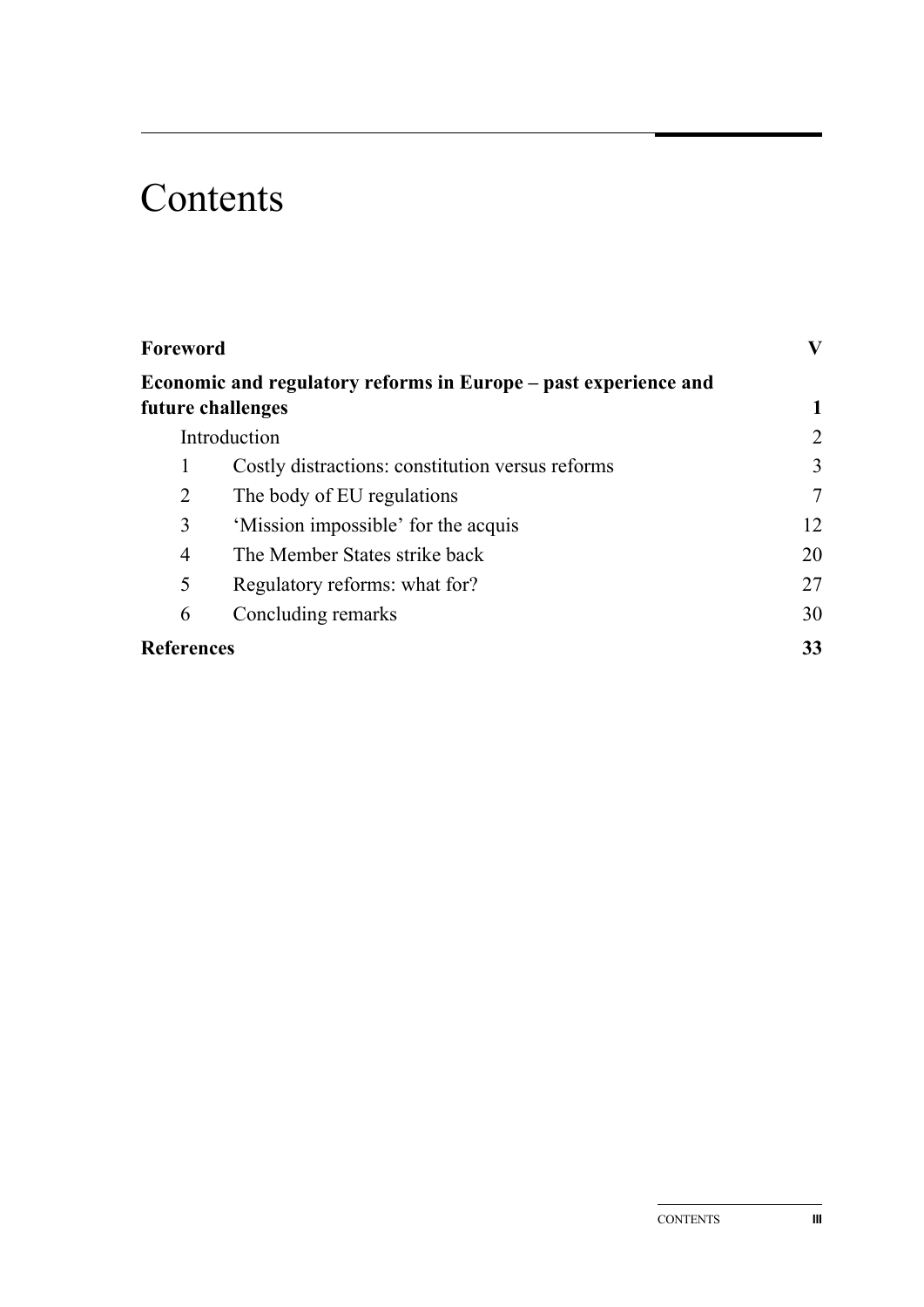## **Productivity Commission**

## **Richard Snape Lecture series**

| 2007 | Economic and Regulatory Reforms in Europe – Past Experience and Future<br>Challenges |
|------|--------------------------------------------------------------------------------------|
|      | <b>Patrick Messerlin</b>                                                             |
|      | Director, Groupe d'Economie Mondiale                                                 |
|      | Institut d'Etudes Politiques de Paris                                                |
| 2006 | The World Economy in the New Millennium: A New Golden Age?                           |
|      | Deepak K. Lal                                                                        |
|      | James Coleman Professor of Development Studies                                       |
|      | University of California Los Angeles                                                 |
| 2005 | Will Asian Mercantilism Meet its Waterloo?                                           |
|      | Martin Wolf                                                                          |
|      | Associate Editor and Chief Economics Commentator, Financial Times                    |
| 2004 | Spreading Prosperity and Resisting Economic Divergence:                              |
|      | The Significance of Richard Snape's Academic Legacy                                  |
|      | Anne O. Krueger                                                                      |
|      | First Deputy Managing Director, International Monetary Fund                          |
| 2003 | 40 Million Aussies? The Immigration Debate Revisited                                 |
|      | Professor Max W. Corden                                                              |
|      | <b>Emeritus Professor of International Economics</b>                                 |
|      | Johns Hopkins University                                                             |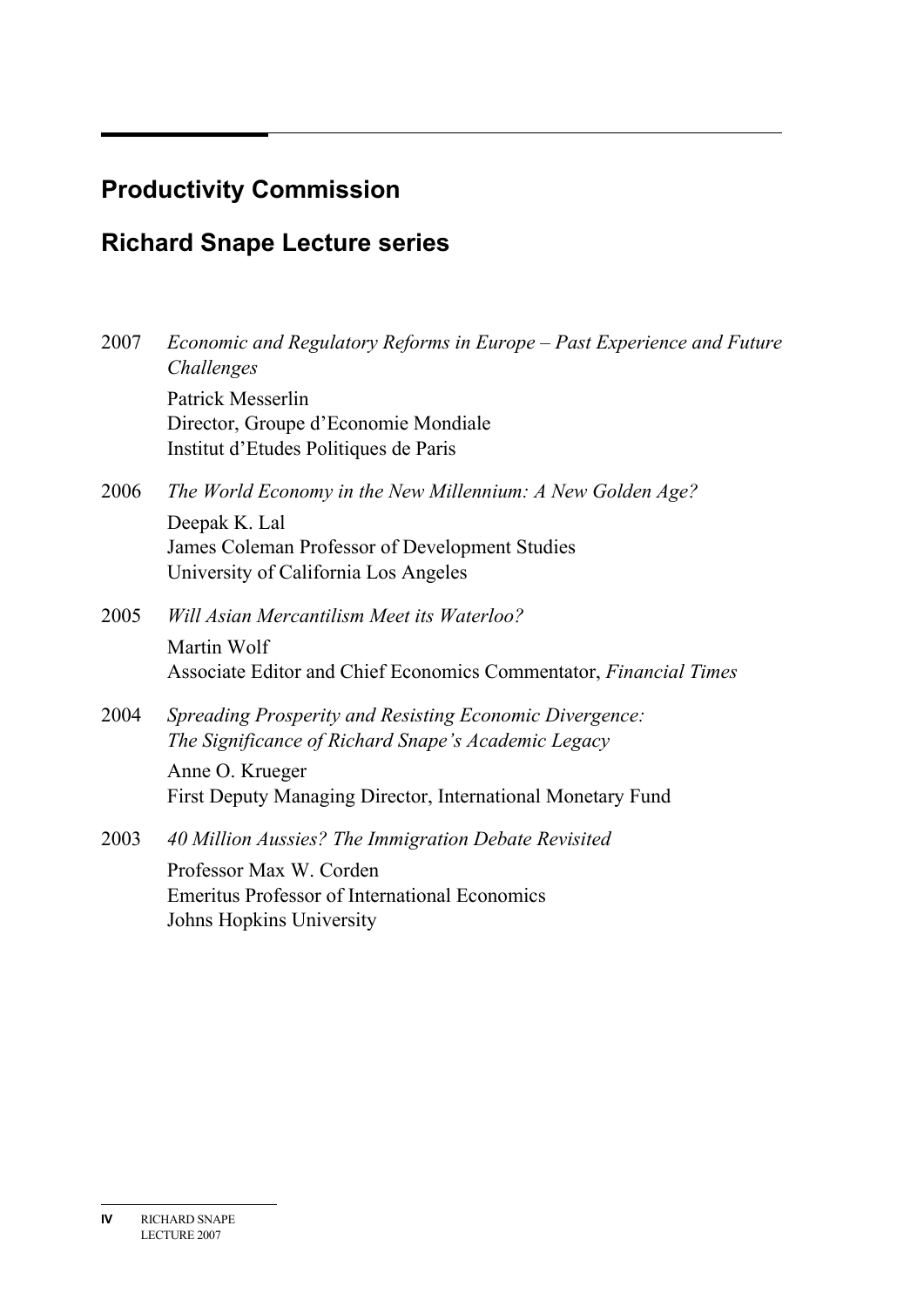## Foreword

Richard Snape capped a long and distinguished career as Professor of Economics at Monash University with a new and accomplished career at the Industry Commission and then as Deputy Chairman of the Productivity Commission. In the eight years that he spent at the Commission before his untimely death in October 2002, he played a pivotal role in overseeing our research program, as well as participating in major public inquiries.

This is the fifth in a series of lectures in memory of Richard Snape. With Richard's own interests and high standards in mind, the lecture series elicits contributions on important public policy issues from internationally recognised figures, in a form that is accessible to a wide audience.

This year's lecturer, Patrick Messerlin, like his distinguished predecessors, was a friend and colleague of Richard's. Professor Messerlin, from the Institut d'Etudes Politiques de Paris, is an influential analyst and author in the fields of trade policy and regulation. The theme of his lecture, concerned with regulatory reform within Europe, has considerably wider relevance, including for reform within Australia's federal system.

I am grateful to Patrick Messerlin for agreeing to come to Australia to present the Richard Snape Lecture for 2007.

Gary Banks AO Chairman

November 2008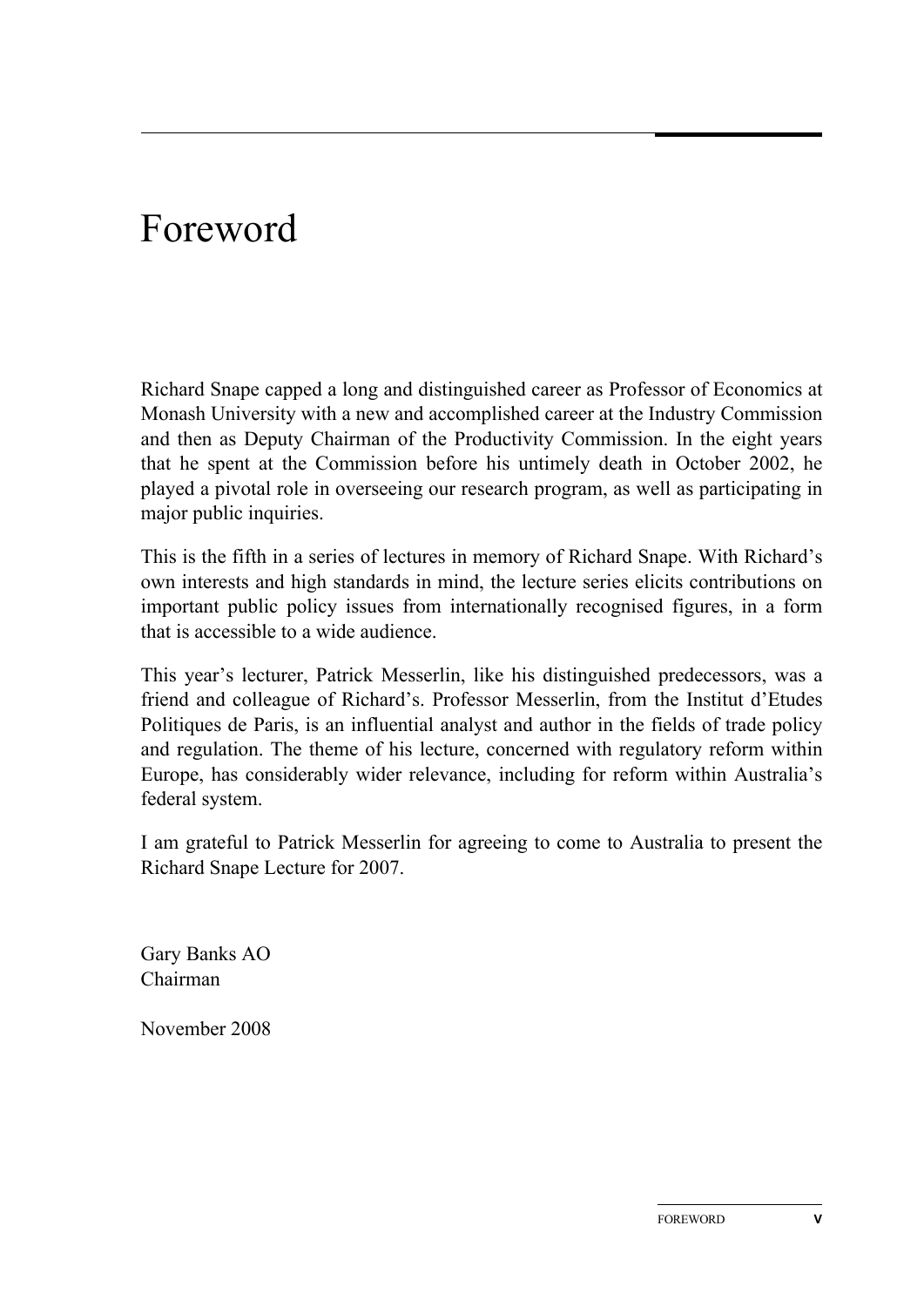### **RICHARD SNAPE 1936 – 2002**

Richard Hal Snape was Deputy Chairman of the Productivity Commission and Emeritus Professor of Monash University. He was a Board Member of the Australian Research Council, Fellow of the Academy of the Social Sciences in Australia and a Distinguished Fellow of the Economic Society of Australia.

### **PATRICK MESSERLIN**

Patrick Messerlin is professor of economics at the Institut d'Etudes Politiques de Paris (or Sciences Po), the most prestigious French academic institution specializing in public policy. He is the director of the Groupe d'Economie Mondiale de Sciences Po (GEM) - an independent research unit seeking to improve the performance of French and European public policies in a global world.

Professor Messerlin is a specialist in international trade and trade policy. His current research interests include WTO issues, liberalisation in services and associated regulatory reforms. His latest books include *Europe After the 'No' Votes* and *Measuring the Costs of Protection in the European Community*.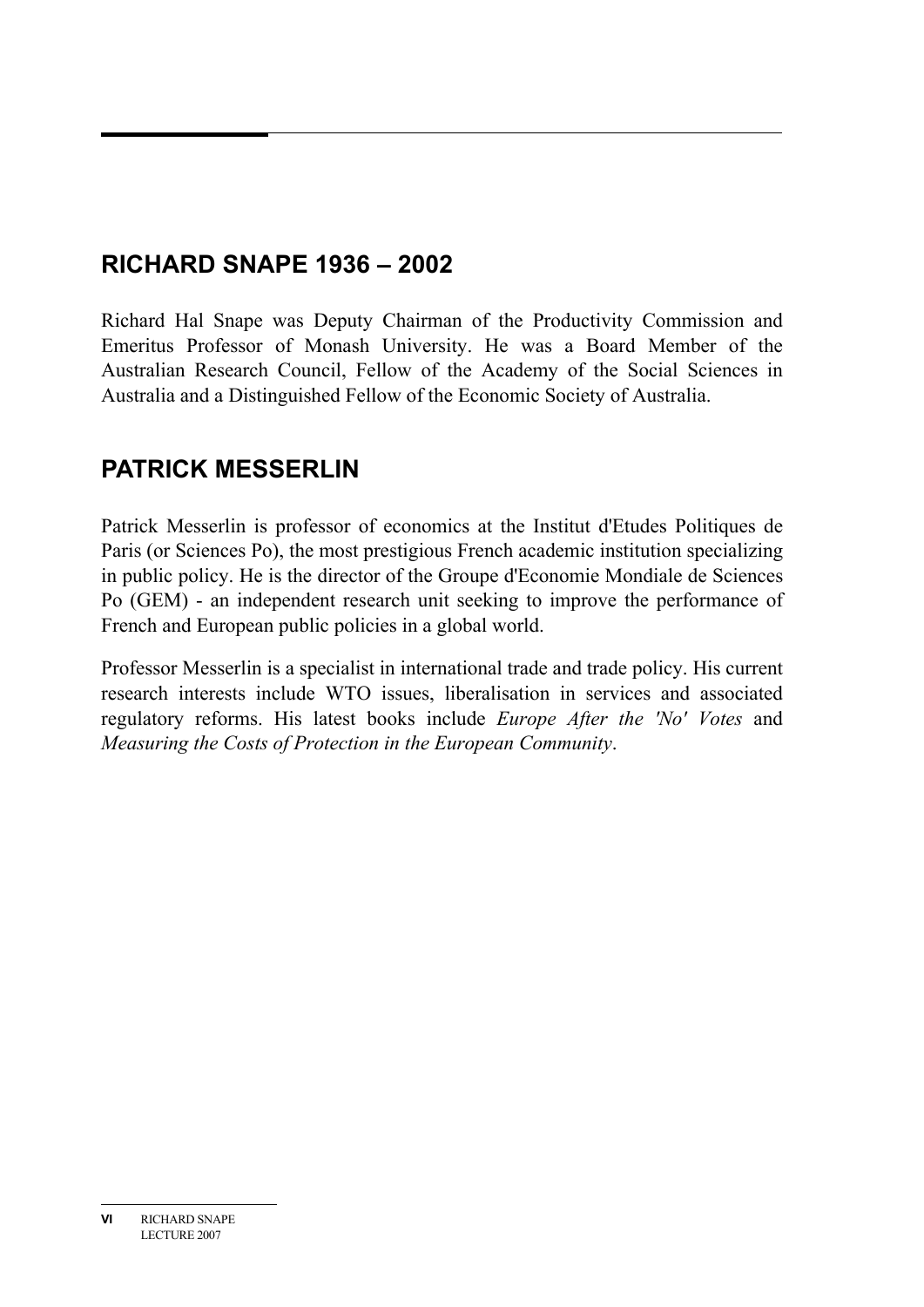# Economic and regulatory reforms in Europe – past experience and future challenges

#### **Patrick Messerlin1**

#### *About Richard Snape*

 $\overline{a}$ 

It is an honour for me to give this lecture in memory of Richard, in the presence of Yvonne. I don't want to repeat here what the previous years' speakers have said on his profound professional skills – I concur completely with them. May I just give an illustration? His 1991 paper on subsidies in international trade caused some brows to become knitted in the economists' tribe. But, twenty five years later, this paper should be read by all the Doha negotiators, particularly in agriculture. Such a long lasting impact is not enjoyed by every economist.

I would also like to add a more personal note. When you happen to be a maverick in your field in your own country, as I was (am), it is vital that you find some support overseas. Richard gave me this invaluable support. He did it so well that, after a while, I did not restrain myself when talking with him for fear of saying something stupid in economics. I knew that the worst that could happen would be that he would look at me with his big smile, then he would become very serious before nicely putting me on the right track.

One last word. What I learnt from him is not to do 'reverse engineering' – that is so easy with today's economics and economic policy – but to stick as honestly as you can to what seems to make sense, if not fame. It is very rare to meet such people in your life.

 $<sup>1</sup>$  I would like to thank Ben Shepherd very much for his excellent comments and his very much</sup> appreciated editorial help, and the audience at the 2007 Snape Lecture for their questions and comments.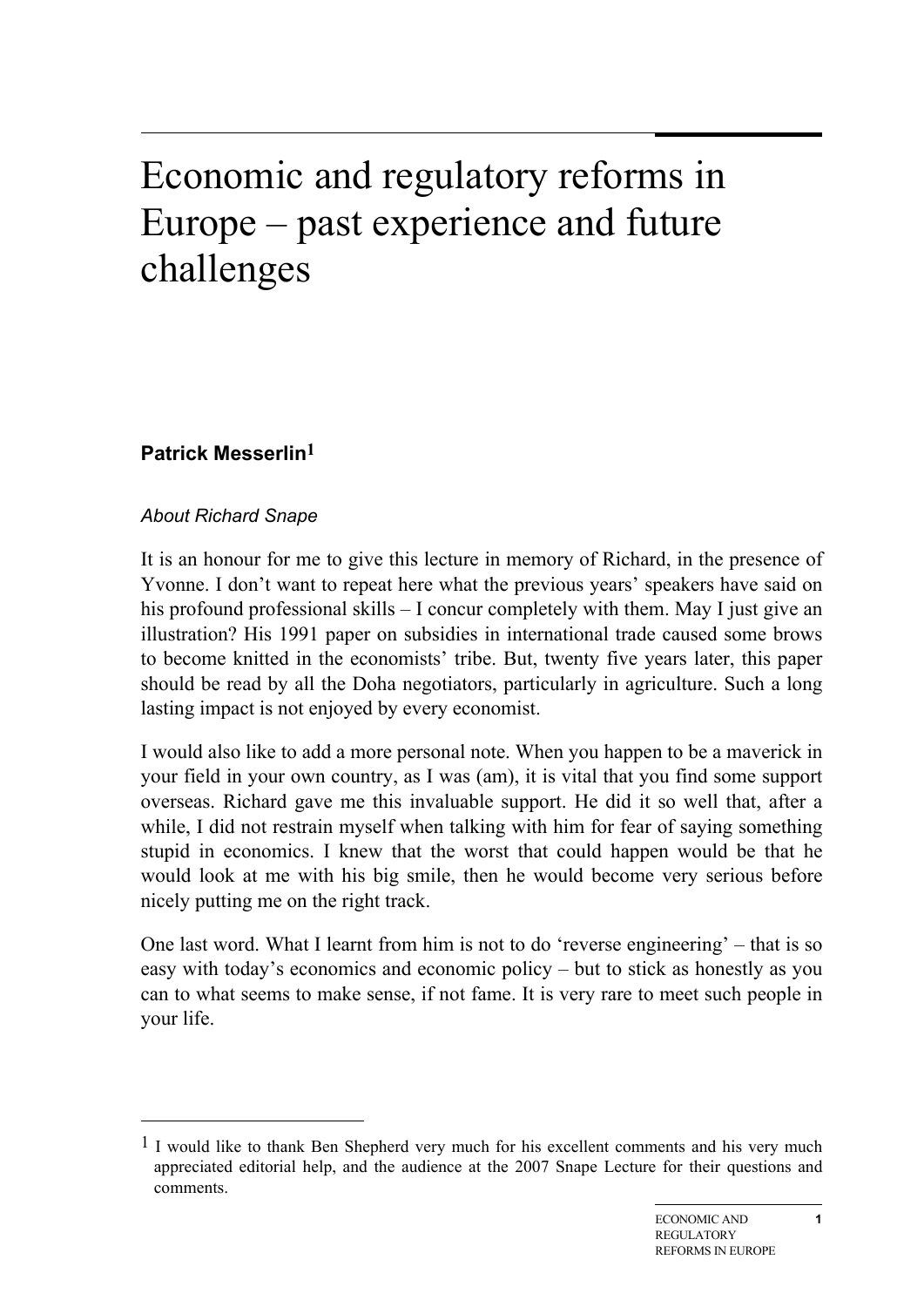#### $\overline{a}$ **Introduction**

After the fall of the Byzantine Empire, the early Russian tsars used to proudly proclaim that '*Moscow is the third Rome, and there will be no fourth Rome'*. Today, staunch EU critics and supporters alike would probably disagree with the tsars' statement. Both would argue that Brussels is a fit successor – its critics seeing the EU as an irrepressible 'regulator', its supporters as the ultimate model for world governance.

The reality is much more fluid and dynamic, and thus of far greater interest. How many people remember that, in the mid-1970s, some EU countries were the best ranked among the OECD countries in terms of the economic efficiency of their economic regulations? So what has happened to the EU over the last thirty years, and what has been the driving force behind these developments? Could the EU change course and, if yes, why and under what conditions? Harold Wilson used to say that a week is a long time in politics. That may be, but thirty years is nonetheless a very short time for a political entity, even one facing the formidable external pressures that Europe is now facing. The inevitable rise of China and India as hegemons in the future is only the most obvious of these pressures.

The approach adopted in this paper requires two preliminary remarks. First, the paper looks primarily at regulations dealing with the markets for goods and services. It only deals marginally with those for labour and capital, which remain largely in the exclusive hands of the Member States. ('Regulations' refer to both laws, and regulations *per se*.) Second, the paper tries to avoid the usual pitfall of many analyses of regulatory reforms, namely a *tsunami* of detail. Hopefully it has not fallen out of that frying pan into the fire of being too vague.

The paper is organized as follows. Part 1 provides a quick overview of the debate over the European 'Constitution', which – to my view – has imposed a substantial toll on the regulatory reform process through delays and lost substance. Part 2 presents the body of EU economic regulations: its rise during the last thirty years, and its increasing bias in favour of norm-setting regulations, as opposed to procompetitive regulations.

In Part 3, I argue that the main force driving the growth of EU regulations is the desire to master a critical feature of the EU – its heterogeneity. Europeans themselves routinely recognize that Europe is 'diverse'. But very few have a good sense of just how striking that diversity has become: in economic terms, the gap between the leading and trailing EU Member States is several times larger than what is observed amongst the sub-national units of federations such as the United States, Australia, or Canada. In fact, the level of economic diversity amongst EU Member States is much closer to that of the Chinese provinces. Mastering this kind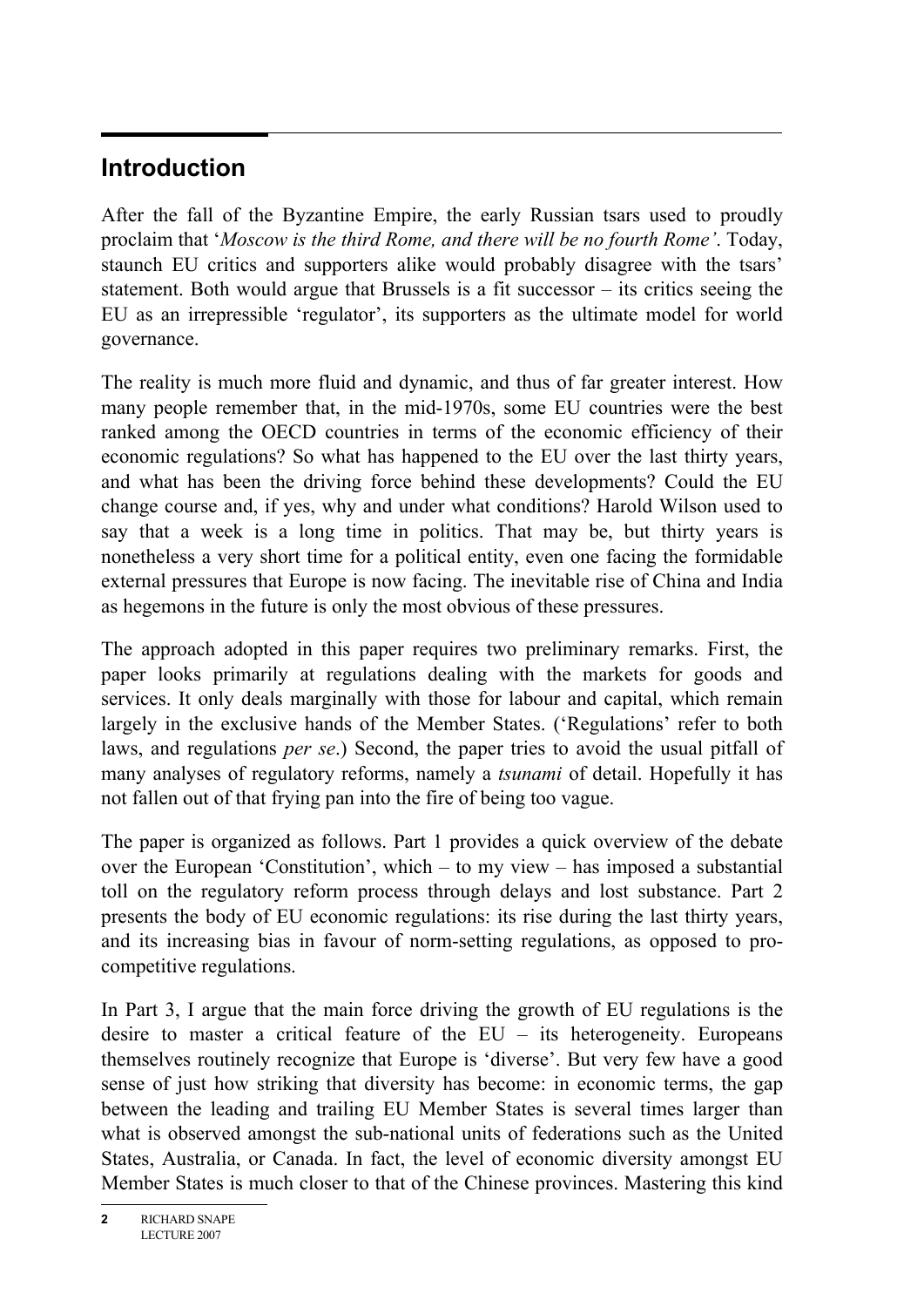of heterogeneity by imposing convergence from the top-down is 'mission impossible'. Indeed, I suggest that it has largely failed. In sharp contrast, the EU's last thirty years reveal that the regulatory reform process is surprisingly competitive, heavily dependent on the capacity of each EU Member State to enhance the quality of its own regulations.

Part 4 documents the emerging, and still fragile, change of course in Europe, which seeks to learn the lessons of the disappointing results of the last three decades. The new approach relies more on Member States' initiatives, makes more use of cost and impact assessment of regulations, and is more friendly to a competitive regulatory reform process. There remains an EU dimension in this new course, best illustrated by the Services directive. This instrument provides important insights for services liberalization, suggesting a more efficient instrument than harmonization or mutual recognition – the principle of the country of origin.

Finally, Part 5 focuses on attention to the conditions necessary for making this new course a success. The most critical one is simple to state, but perhaps difficult to achieve: the European people themselves need to have a better understanding of the good reasons behind regulatory reforms.

### **1 Costly distractions: constitution versus reforms**

The 'No' in the Dutch and French referenda in 2005 put an end to the ratification process of the so-called European 'Constitution'. This term was a conscious misnomer. The official title of the 2005 text was '*Treaty establishing a Constitution'*, and indeed, its content is best described as an expanded compilation (the French text was 191 pages) of the no less than sixteen treaties that have shaped the EU over the past half century (see table 1). The failure to pass the 2005 text did not put even a provisional end to the constitutional debate. This is unfortunate because the debate has imposed delays on the regulatory reform process in Europe, and is distorting some of its key elements.

### **The 'ghost of Philadelphia'**

The drafters of the 2005 text claimed that they were striking a European balance between economic and social regulations. For experienced Euro-watchers, this all had an uncanny sense of *déjà vu*. Such a balance – known as the 'European social model' – was already hotly debated during the Treaty of Rome negotiations in 1955–1956. It was then wisely decided to keep the social model issue within the scope of the Member States' powers. Since then, the issue has reared its head again on several occasions, triggering symbolic gestures by the proponents and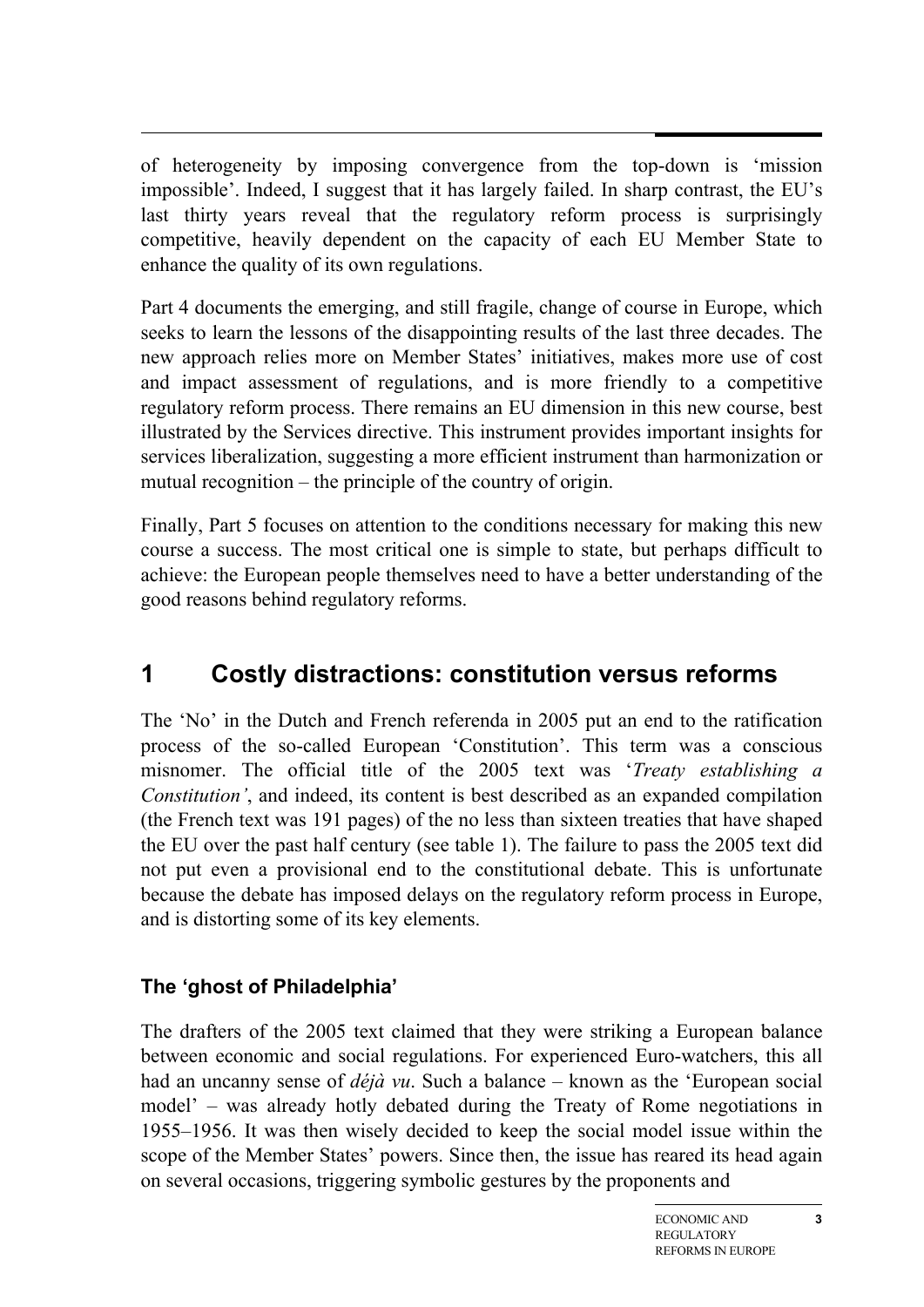| Dates | City of signature     | Usual name of the Treaty                                     |
|-------|-----------------------|--------------------------------------------------------------|
| 1951  | Paris                 | European Community of Steel and Coal (ECSC)                  |
| 1957  | Rome                  | European Economic Community (EEC)                            |
| 1957  | Rome                  | European Community of the Atomic Energy (Euratom)            |
| 1965  | <b>Brussels</b>       | The Merger Treaty                                            |
| 1970  | <b>Brussels</b>       | The Budgetary Treaty                                         |
| 1972  | <b>Brussels</b>       | Acts of Accession of Denmark, Ireland and the United Kingdom |
| 1975  | <b>Brussels</b>       | The Budgetary Treaty                                         |
| 1979  | Athens                | Act of Accession of Greece                                   |
| 1985  | Lisbon, Madrid        | Acts of Accession of Portugal and Spain                      |
| 1986  | Luxembourg, The Hague | The Single European Act                                      |
| 1992  | Maastricht            | The Treaty on European Union (TEU)                           |
| 1994  | Corfu                 | Acts of Accession of Austria, Finland and Sweden             |
| 1997  | Amsterdam             | The Treaty of Amsterdam                                      |
| 2001  | <b>Nice</b>           | The Treaty of Nice                                           |
| 2003  | Athens                | The Treaty of Accession <sup>a</sup>                         |
| 2005  | Neumunster Abbey      | The Treaty of Accession <sup>b</sup>                         |

| Table 1 | The sixteen Treaties having found the EU |
|---------|------------------------------------------|
|         |                                          |

**<sup>a</sup>** Cyprus, Czech Republic, Estonia, Hungary, Latvia, Lithuania, Malta, Poland, Slovakia and Slovenia. **b** Bulgaria and Romania.

opponents alike, but leading to no decisions of substance. The best illustration of this is the British decision finally to sign the 'Social Charter' in 1997: for all the agonizing, the 'Social Charter' has generated very little substantive change in either British or EU social legislation (Pelkmans 2007).

The drafters of the 2005 text thought that they could solve the social model issue by a simple reference to the concept of a 'social market economy'. The term has a clear and positive meaning in one Member State (Germany) because it is closely associated with the 'German Miracle' of the 1950s. But in most of the other western Member States, from Britain to France to Sweden, it sounds like an oxymoron. Even worse, it sounds like a retreat from the market economies re-established only comparatively recently in the Central European countries, from the Czech Republic to Estonia. This ambiguity was crucial for strengthening the '*Non*' camp in the French referendum. But a point that is often neglected is that it was also critical in weakening the '*Oui*' camp, which was disappointed that the 2005 text did not provide the expected support for accelerating the pace of economic and regulatory reforms in France.

The debate over the 2005 text has magnified the divide between the European political class and Europe's citizens (Herzog and Gerken 2007). While the latter are looking quite sensibly to their security, happiness, and prosperity (see part 5), many European politicians tended to see the 2005 text as a step towards the restoration of Europe's grandeur. The most influential members of the Convention (the assembly

**<sup>4</sup>** RICHARD SNAPE LECTURE 2007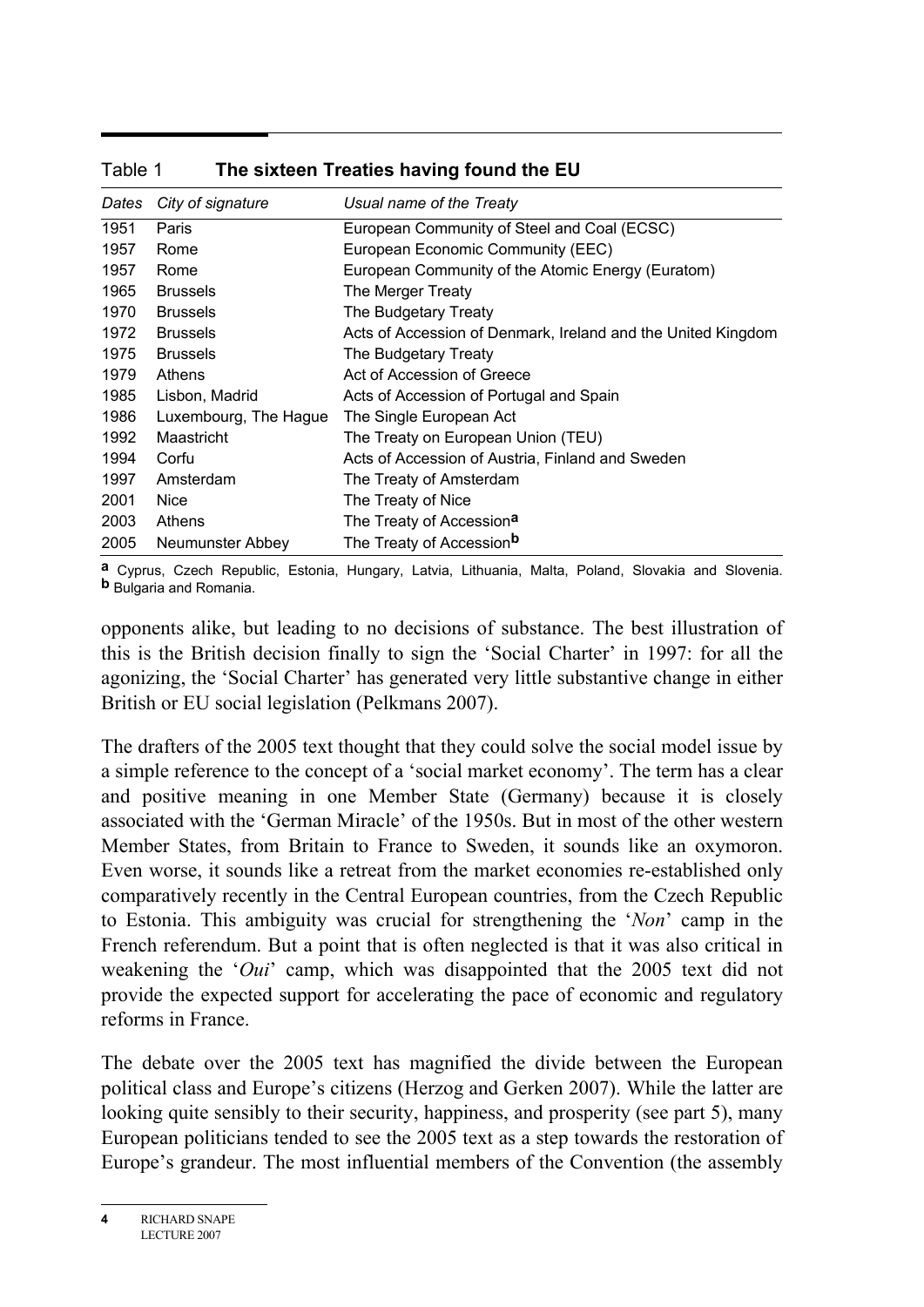of around 200 drafters of the 2005 text) seemed to feel some kind of kinship with the Founding Fathers of the United States. In short, the ghost of Philadelphia (the Congress establishing the US Constitution in 1791) snuck Banquo-like into the debates on the European text.

The French '*Non*' and the Dutch '*Nee*' should have closed the door to a debate posed in such terms. Only 18 Member States ratified the 2005 text, only two of them via a referendum (Luxembourg and Spain).2 In contrast, six out of the seven Member States having not yet ratified the 2005 text, were planning to use the referendum procedure. The only country with pending ratification based on a parliamentary vote was Sweden, not the Member State that traditionally emits the strongest sense of satisfaction with Europe.

### **The 'Reform Treaty': current casualties and future troubles**

Following the French and Dutch votes, European politicians should have done what the participants at the 1955 Messine Conference did. Frustrated by the (already French!) 'No' to the European Defence Community, they diverted Europe's energies to a new task – building a 'common market' – much more in tune with the everyday concerns of Europeans. They launched the negotiations for the Treaty of Rome.

Alas, the reaction of Europe's politicians this time around has been about as far removed from that example as could be imagined. They have provided a shining illustration of the famous phrase: 'Would it not be easier to dissolve the people, and elect another one in their place?' (Brecht 1953)<sup>3</sup>. All the Member States that have held the rotating (six month) EU Presidency since the 'No' votes have worked hard to resurrect the stillborn 2005 text, even though it is far more certain that a referendum in these Member States on that same text would result in a 'Yes' majority (based on Eurobarometer polls).

As a result, the draft of a new Treaty – called the 'Reform Treaty' – is expected to be adopted by 18 October 2007, then at the December Lisbon Summit of Heads of State and Government. It is hard to see how this new endeavour will not lead to renewed political troubles. Only 3 per cent of the provisions of the circulating text (eight articles out of 251) are substantially different from those of the 2005 text,

 $\overline{a}$ 

<sup>2</sup> In Spain, the massive 'Yes' (77 per cent of the votes) was nuanced by a very low turnout (42 per cent) compared to the average turnout in the elections since 1977 (74 per cent).

 $3$  Jean-Claude Juncker (Prime Minister of Luxembourg, Head of the Euro-group) provided a free (involuntary) translation of Brecht's sentence by saying before the results of the referenda: '*If it is a "Yes", we will say* "*on we go". And if it is a "No", we will say "we continue"'.*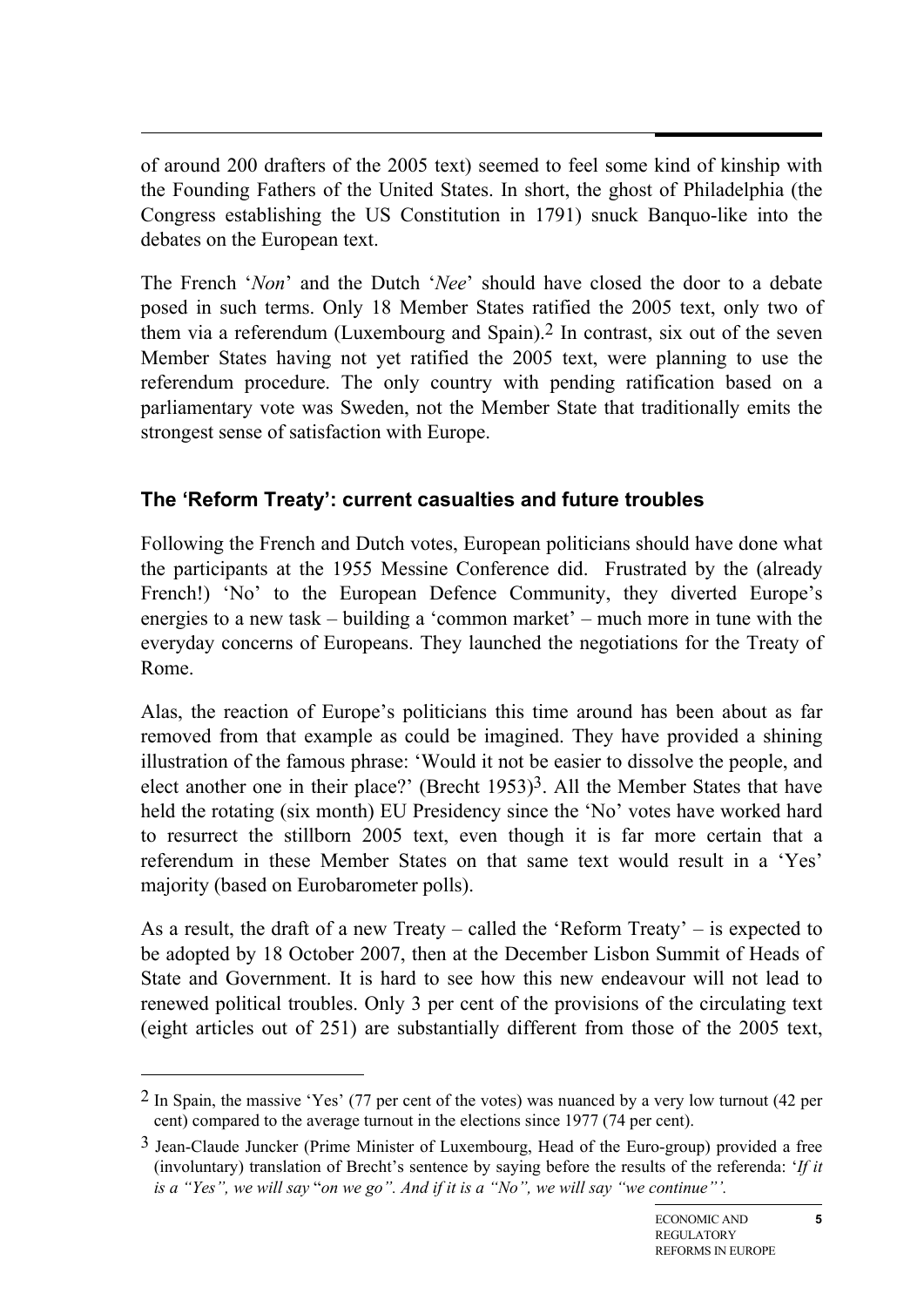with roughly 80 per cent of the provisions the same (Open Europe 2007). This feature will not escape the attention of the opponents of the 2005 text. Pressures will mount to get referenda in the countries that chose this option in 2005. Refusals to go back to such a procedure would deepen further the divide between European politicians and voters.

The toll that the EU institutional debate has taken on economic and regulatory reforms is not limited to delays, distractions, and ultimately distrust between the European political class and citizens. The current draft of the Reform Treaty reveals some long-lasting casualties of the institutional debate on the regulatory reform process, as suggested by the following illustration.

During the June 2007 Council of Heads of State and Governments (the highest EU body), which launched the drafting of the Reform Treaty, the French proposed dropping the terms 'where competition is free and undistorted', which qualified the internal market in the 2005 text (General Provisions Article 3.3, a key provision defining the EU goals). The other Member States kept mum, and the French proposal was adopted.

Two reasons were given by the French. First, a Constitution is not a text to jam with detailed provisions about competition. The problem with this argument is that the new text is officially a Treaty, and only a Treaty, with no reference whatsoever to a Constitution. So it is not at all obvious that competition should not be included.

Second, and more much importantly for the regulatory reform process, competition is seen by many French politicians as a word that the French people dislike, and one which contributed to the 'Non' majority. There is no evidence supporting such an interpretation. In fact, the polls point in exactly the opposite direction. Roughly 80 per cent of French people declare that they support 'competition' (*Crédoc poll quoted in Le Figaro*, 26 March 2006). A recent Pew poll indicates that 56 per cent believe that "people are better off in free market economies" (Pew Global Attitudes Project 2007) – admittedly, a low figure when compared to other industrial countries, but robust nonetheless when one takes into account the longstanding commitment to negative brainwashing in this area, which has been a hallmark of the French political elites on both sides of politics. In sharp contrast, French people with a positive opinion of EC membership have been a minority (48 per cent) since 1998, while those with a positive opinion of the benefits from the EC have been an even smaller minority (45 per cent) since 1993 (Eurobarometer 2007).

The Council's approach could be seen as a blatant example of political cynicism (Wolf 2007). This view is supported by the fact that all the critical – legally binding – existing provisions on competition remain in the circulating draft of the Reform Treaty. But, as preambles and general provisions (such as Article 3.3) are crucial in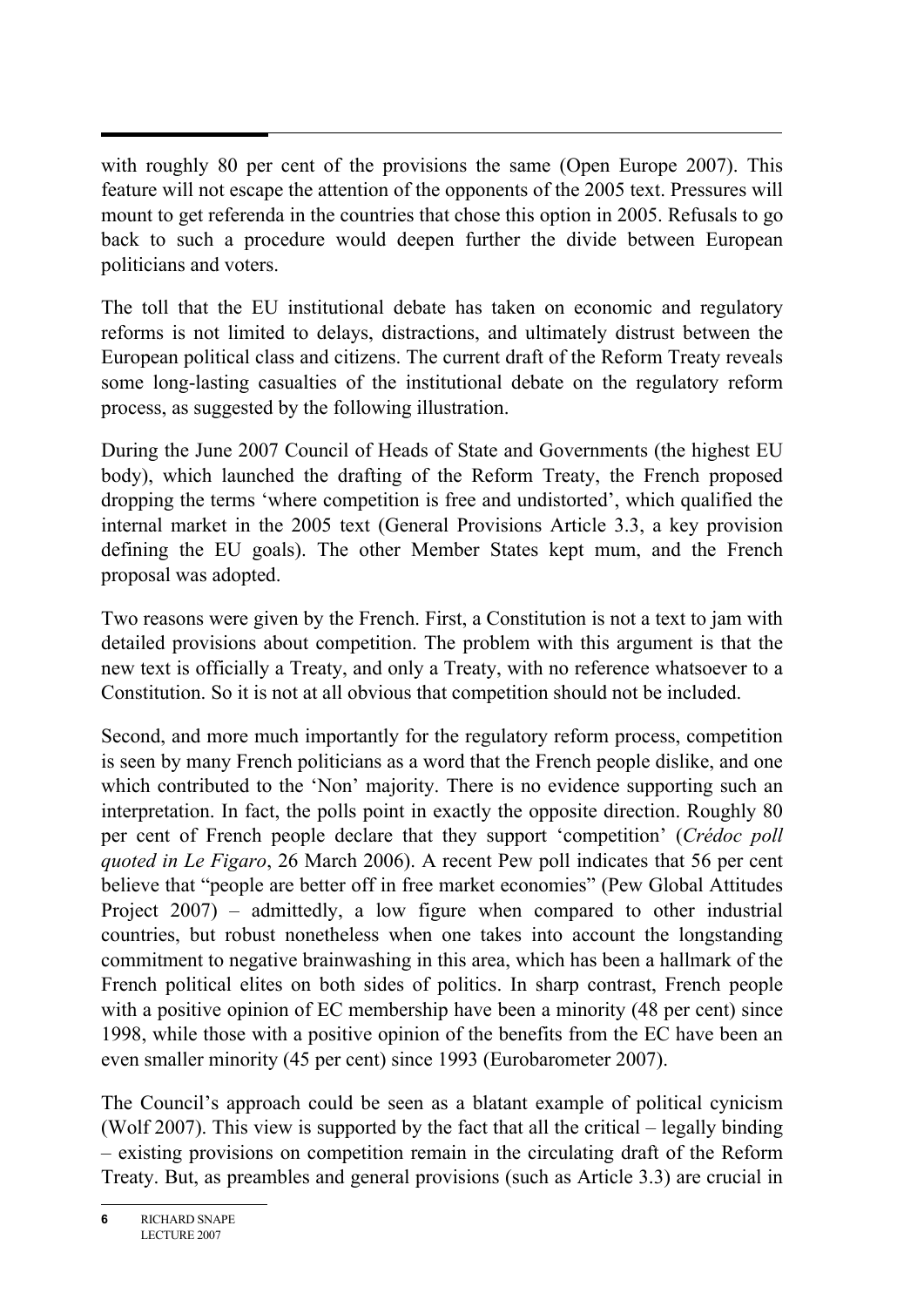the traditional French approach to treaty interpretation, such a change may have additional spillover effects in the future.

To conclude, a better alternative to the Reform Treaty would have focused exclusively on the EU's functioning. The pragmatic approach launched by the Treaty of Rome has had an increasingly heavy downside – an institutional fuzziness on the sharing of powers and responsibilities. A new Treaty with a few provisions establishing the 'double majority' rule and clarifying the role of the Commission would have required a handful of pages. The resulting Treaty would have been quite different from the 2005 text, allowing Member States to use parliamentary ratification without giving the impression that they are ignoring the 2005 votes.

### **2 The body of EU regulations**

The EU body of regulations – the *acquis communautaire* (hereafter the *acquis*) – has been adopted using complex mechanisms involving the Council (the EU 'government'), the Parliament, the Commission (the EU administration playing an initiative role and a go-between role (see concluding remarks)) and the Committee of the Regions (three-quarters of the *acquis* is enforceable at the regional level). A description of these mechanisms is beyond the scope of this paper. Suffice to say that the 'co-decision' principle (the adoption of a text by the Council, Parliament and Commission) can have surprisingly large and unexpected cost impacts.

The *acquis* consists mainly of regulations and directives. Regulations are binding laws directly applicable to all Member States. Directives, also bind results to be achieved, but leave the choice of form and method to national authorities. As a result, directives need to be transposed into national law before they can be enforced.

The *acquis* is important if only because it has been estimated that it generates 84 per cent of all the laws and regulations passed by Germany (Herzog and Gerken 2007). This estimate may differ from one Member State to another, and it does not take into account the regulations that vested interests manage to tack onto EU directives when they are transposed into national laws – the so-called 'gold-plating' of the *acquis* (Bertelsmann Foundation 2006).

This critical role of the *acquis* derives from two sources. First, on the internal side, the *acquis* is binding, and the Commission monitors the transposition and enforcement process in each Member State. This monitoring is done in great detail, with a regular list ('scoreboard') of the directives not transposed by each Member State. Such a detailed process contrasts strikingly with the absence and opacity of the information on existing directives at the whole EU level (see below). When a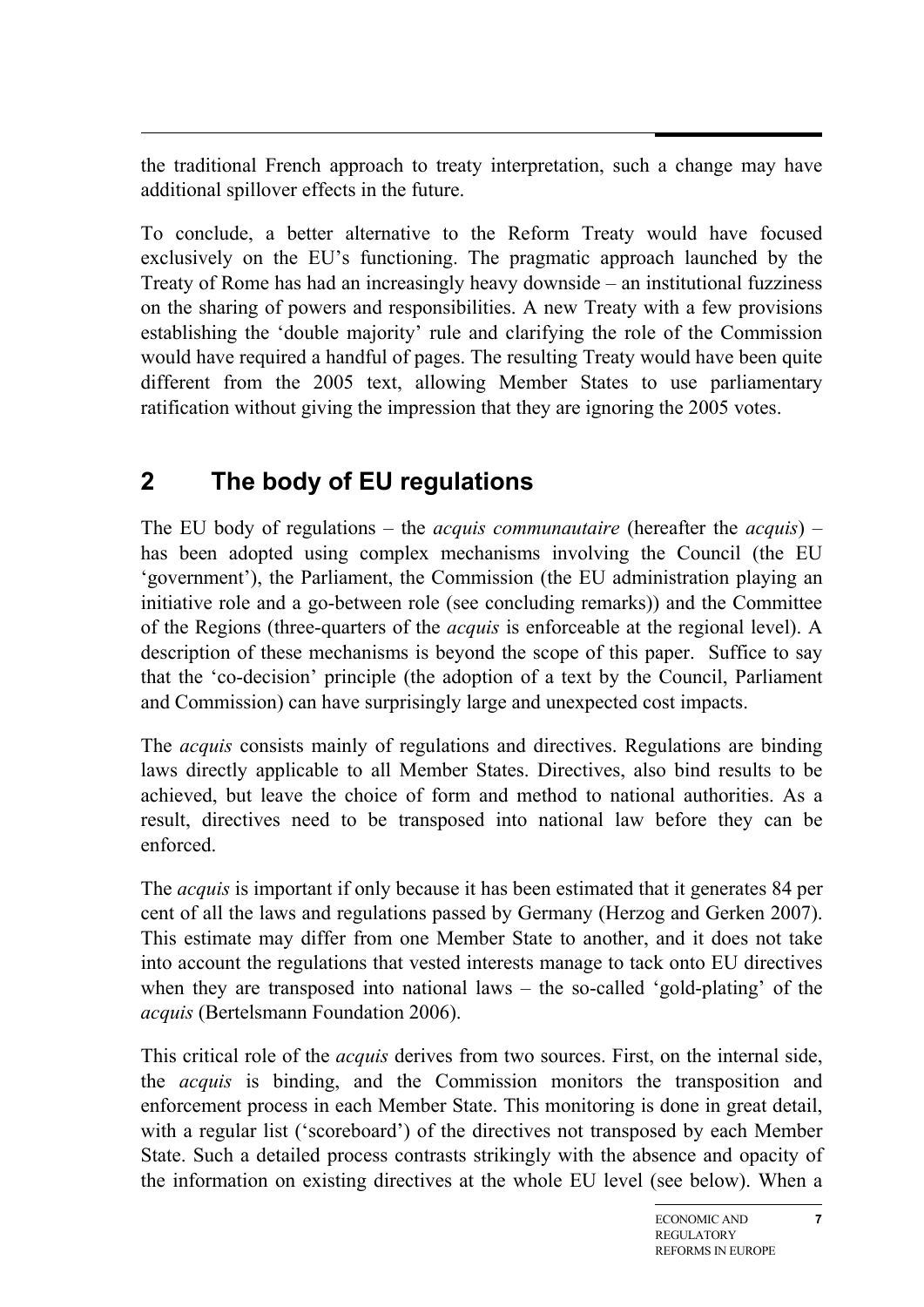$\overline{a}$ Member State fails to properly enforce the *acquis*, or if it is too slow in doing so, the Court of Justice intervenes. It can even impose daily fines on the recalcitrant Member State.

Second, on the extra-EU side, the *acquis* is non-negotiable for candidate countries seeking accession to the EU. Such countries must incorporate the *acquis* into their own legislation prior to accession. This principle has forced the new Central European Members to transpose several thousand Regulations and Directives in just half-a-dozen years – a hard toll on good governance for countries having just escaped from half a century of Soviet rule and central planning.

### **Moscow on the Senne?**4

Is the EU really the regulator that many Euro-sceptics hold it to be? Answering this question is made surprisingly difficult because information on the exact size of the *acquis,* and on its evolution over time, is relatively scarce and imprecise. Official data on the number of regulations and directives are incomplete, time inconsistent, and often contradictory, even when they come from the same official source. For instance, the number of directives applicable on 31 December 1998 ranges from 1221 to 1470. The situation reflects two serious and basic flaws in EU governance: complex decision-making mechanisms; and a persistent unwillingness or inability to put together a more transparent system (which would provide an easy check on the problems at hand).

Figure 1 provides the best available estimates of the 'stock' of regulations and directives at the end of each year. The corresponding annual compound growth rate of the *acquis* from 1990 to 2000 is roughly 3 per cent, compared with an annual GDP growth rate of 2 per cent for the EU-15. The annual growth rate for the period 2000 to 2007 is 5.4 per cent for the *acquis*, compared with 2.2 per cent for the annual GDP growth rate of the EU-15.

Most of the growth in the *acquis* comes from directives during the 1990s, and from regulations since 2000. To demonstrate this, figure 1 includes the available estimates of the two different flows of EU Commission regulations for the period 1997–2005. It shows a massive regulatory turnover, with, on average, 678 regulations adopted and 467 abrogated. For the directives, the average annual flows are 28 adopted and two abrogated. That said, it can be rightly argued that the comparative advantages of a modern economy are generated by regulatory quality, particularly in services, which constitute 70 per cent of GDP in the EU (see below),

 $\overline{a}$ 

<sup>4</sup> Brussels lies on a small river, the *Senne*, which, in French, sounds like *Seine*, the river that flows through Paris.

**<sup>8</sup>** RICHARD SNAPE LECTURE 2007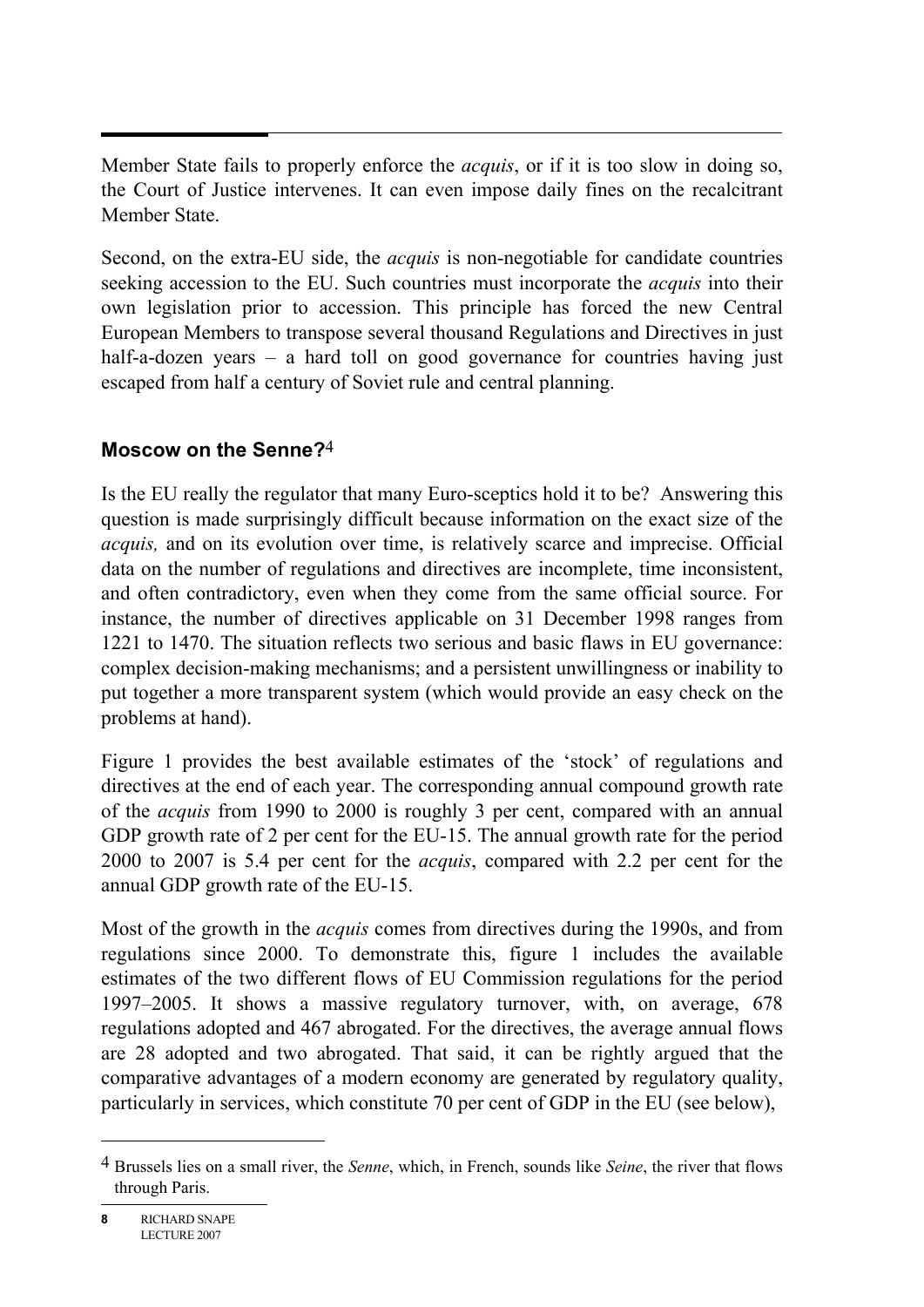



and that such quality may require frequent modifications in the regulations. However, frequent modifications may impose large costs on the economy – best illustrated by the last years of deep 'regulatory fatigue' in the EU financial services sector.

#### **The EU: Gulliver caught in his own chains**

A better sense of regulatory burden in the EU requires a more detailed view of the structure of the *acquis*. Table 2 presents a breakdown of EU directives in force in 2000 and in 2007 by chapter, as defined by the EU during the accession negotiations with the Central European countries. It also gives a rough indication of the sharing of competence between the EU and the Member States required by the various chapters. Last but not least, table 2 makes an (admittedly heroic) effort to classify the directives according to two possible primary goals – competitionpromotion or norm-setting. (Directives that do not fall easily into either of these groups are classified as having 'mixed' effects). This distinction is crucial from an economic perspective because, in contrast to the directives with a predominantly pro-competitive objective, those which are mostly norm-setting may be cost increasing and/or competition inhibiting.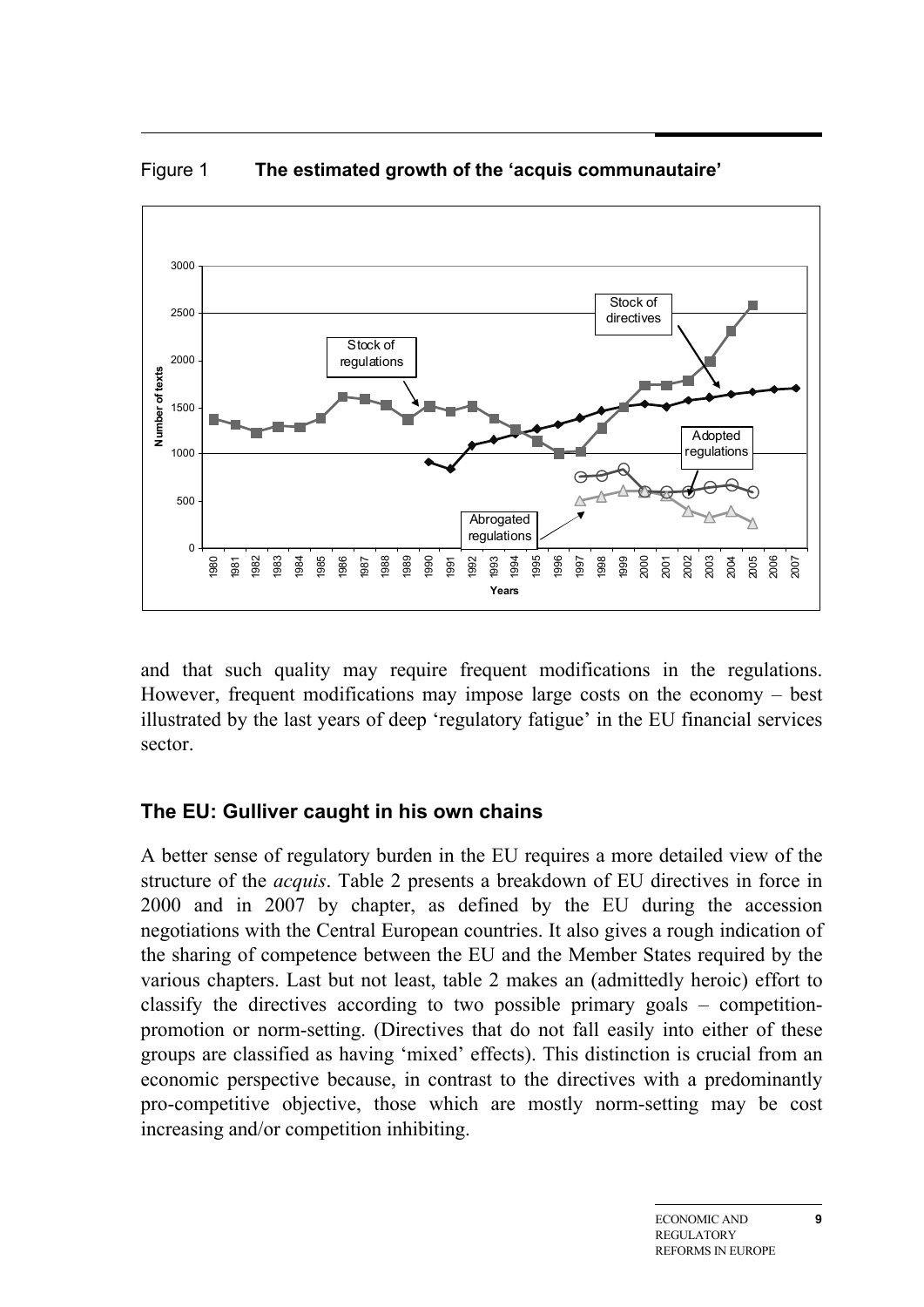|    |                                        |                               | Dominant goal <sup>a</sup> |       | 2000       | 2000    | 2007 |               | 2007 Growth |        |
|----|----------------------------------------|-------------------------------|----------------------------|-------|------------|---------|------|---------------|-------------|--------|
|    | Chapter                                | Competency                    | comp                       |       | norm mixed | nbr     | ℅    | nbr           | %           | rate   |
| 1. | Competition                            | shared EU-National            | 100.0                      | 0.0   | 0.0        | 10.0    | 0.6  | 10.0          | 0.6         | 0.0    |
| 2  | Internal Market                        | EU (National)                 | 44.0                       | 29.0  | 27.0       | 137.0   | 8.9  | 169.0         | 9.9         | 2.7    |
| 3  | Transport & Energy                     | shared National-EU            | 19.0                       | 19.0  | 62.0       | 106.0   | 6.9  | 157.0         | 9.2         | 5.0    |
| 4  | Enterprises                            | shared National-EU            | 5.0                        | 93.0  | 2.0        | 470.0   | 30.5 | 490.0         | 28.8        | 0.5    |
| 5  | Environment                            | shared National-EU            | 3.0                        | 97.0  | 0.0        | 144.0   | 9.3  | 129.0         | 7.6         | $-1.4$ |
| 6  | Health & Consumer<br>Protection        | shared National-EU            | 0.0                        | 100.0 | 0.0        | 532.0   | 34.5 | 583.0         | 34.3        | 1.2    |
| 7  | <b>Taxation &amp; Customs</b><br>Union | National (EU)                 | 7.0                        | 93.0  | 0.0        | 65.0    | 4.2  | 67.0          | 3.9         | 0.4    |
| 8  | Employment &<br>Social affairs         | National (EU)                 | 20.0                       | 80.0  | 0.0        | 56.0    | 3.6  | 62.0          | 3.6         | 1.3    |
| 9  | Statistics (Eurostat)                  | EU (National)                 | 0.0                        | 0.0   | 100.0      | 12.0    | 0.8  | 11.0          | 0.6         | $-1.1$ |
|    | 10 Justice & Home<br>Affairs           | National                      | 70.0                       | 30.0  | 0.0        | 10.0    | 0.6  | 21.0          | 1.2         | 9.7    |
|    | <b>Total</b>                           |                               | 9.1                        | 82.8  | 8.0        | 1 542.0 |      | 100.0 1 699.0 | 100         | 1.2    |
|    | 1-3 Core economic                      |                               |                            |       |            |         |      |               |             |        |
|    | programme                              | Various                       | 36.0                       | 24.0  | 41.0       | 253.0   | 16.4 | 336.0         | 19.8        | 3.6    |
|    | 4-6 Core norm-setting<br>programme     | <b>Shared National-</b><br>EU | 2.0                        | 97.0  | 1.0        | 1 146.0 | 74.3 | 1 202.0       | 70.7        | 0.6    |
|    | 7-10 Other directives                  | National dominant             | 16.0                       | 76.0  | 8.0        | 143.0   | 9.3  | 161.0         | 9.5         | 1.5    |

| Table 2 |  | EU directives by chapter, 2000 and 2007 |
|---------|--|-----------------------------------------|
|         |  |                                         |

**a** Estimated shares of directives with a pro-competitive goal (comp) with a norm-setting goal (norm) and with mixed effects (mix.). These estimates are on the directives of the year 2000.

*Source*: EU Secretariat-General, 30 November 2000 and 3 July 2007.

The twin aspects of 'competency' and 'dominant goal' interact with each other. Shared competence requires a consensus or qualified majority. The qualified majority is presented as representing important progress in EU decision-making because of its potential to eliminate or reduce blockages. This is an interesting proposition, which deserves to be tested rigorously. One potential difficulty is that Member States retain the ability to use cross-issue linkages to exert pressure in one area to obtain something in another. For instance, a Member State can always threaten to use its veto on issues still subject to consensus (for instance, taxation) to block texts, subject to a qualified majority, that would hurt its vital interests. The simultaneous presence of consensus and qualified majority rules thus tilts the voting system towards more consensus situations than would be expected based on a simple reading of the Treaties. The more often the consensus regime prevails, the higher are the risks of 'pork-barrel' tactics – and pork-barrel tactics are likely to be unfriendly to pro-competitive goals (see section below on harmonization and mutual recognition).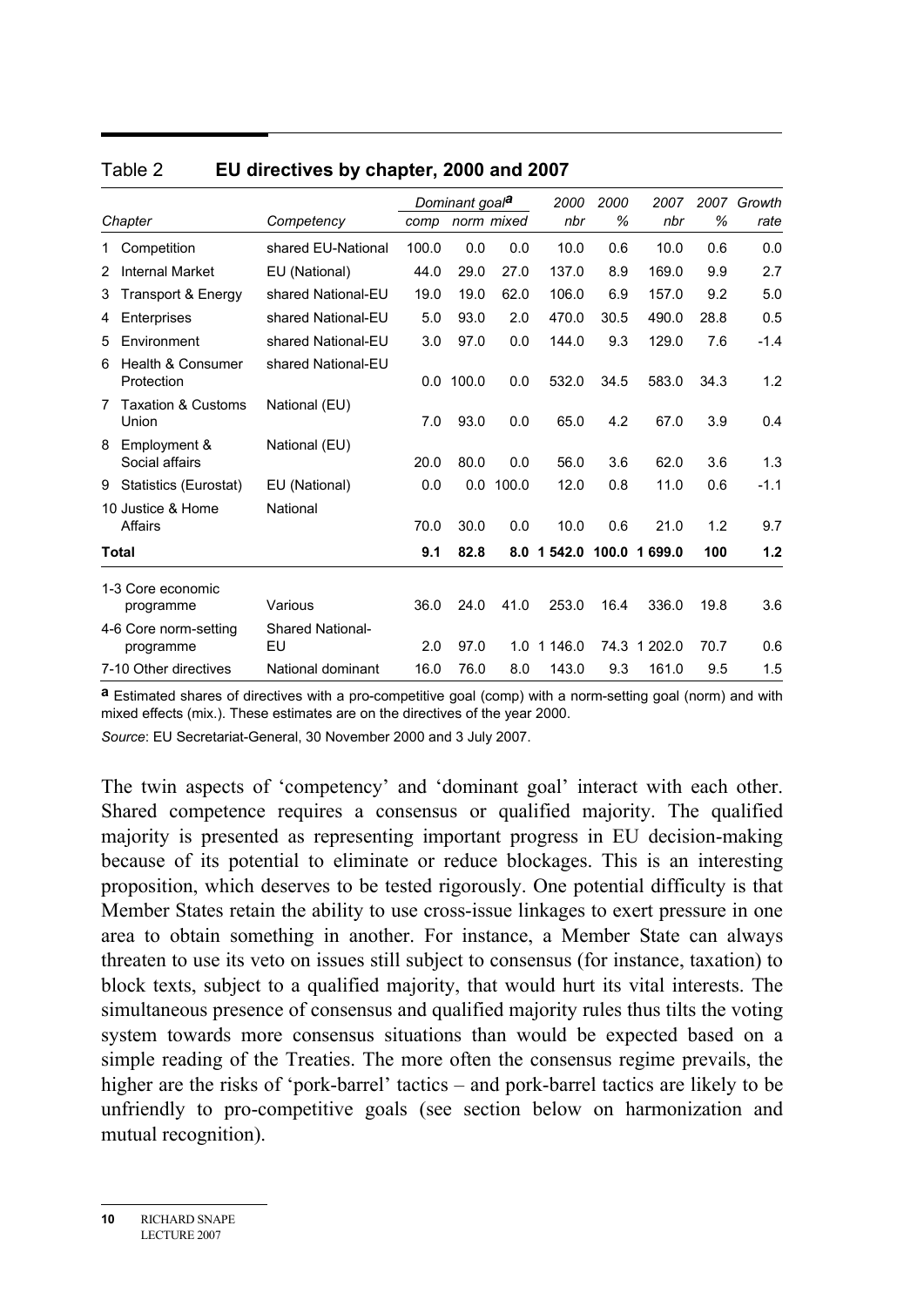$\overline{a}$ Table 2 paints a surprising picture, at least in terms of magnitude. Directives with a clearly pro-competitive goal represent only a small minority – roughly 10 per cent of the total – while those with a norm-setting function dominate. But this needs to be qualified. Pro-competitive directives tend to be wide-ranging in terms of enforcement: for instance, the directives on competition policy cover a large share of EU production. In contrast, norm-setting directives tend to have more narrowly defined goals (for instance, the size and position of rear-view mirrors in motor vehicles). However, a significant number of norm-setting directives cover entire industrial sectors (for example, the REACH directive on product safety covers the entire chemicals sector). It would thus be interesting to have a production-weighted breakdown of pro-competitive and norm-setting directives.

In short, table 2 depicts the EU *acquis* as a Gulliver programme of pro-competitive directives chained down by a large crowd of Lilliputian norm-setting directives. Ropes may be Lilliputian (though it is not always the case, as in the REACH directive) but they are numerous enough to hold back competition, at least in the sectors they cover. This broad conclusion deserves more detailed remarks by EU chapter.

The EU core economic programme defined by the Treaties since 1958 mostly corresponds to chapters 1 to 3. Chapters 1 and 2 have a dominant pro-competitive component. The sizeable share of norm-setting directives in Chapter 2 (Internal Market) flows from the 35 or so directives dealing with regulated professions, in particular defining the rules for the recognition of diplomas within the EU. Chapter 3 on Transport and Energy has a predominantly mixed outcome for several reasons. The Treaty of Rome provisions on transport were initially anti-market: the Treaty preserved the fragmentation that had arisen among the highly regulated transport sectors in the various Member States. More recently, there are serious problems relating to the inability or reluctance to deal with key obstacles to enforcement of the existing directives. A good illustration of this is provided by the directives in electricity. In the absence of much better physical infrastructure (interconnections between the national grids) these directives look like a free trade agreement in goods between two countries that are only connected by a small road leading to a narrow bridge.

Chapters 4 to 6 are driven overwhelmingly by norm-setting objectives. Surprisingly this is the case even for the so-called Enterprises chapter, which is dominated by technical regulations in fewer than a dozen sectors. There are roughly 240 directives for motor vehicles alone, along with 30–50 directives for each of half a dozen key sectors, such as capital goods, cosmetics, chemicals, and pharmaceuticals. The Health and Consumer Protection chapter has a strong agricultural component.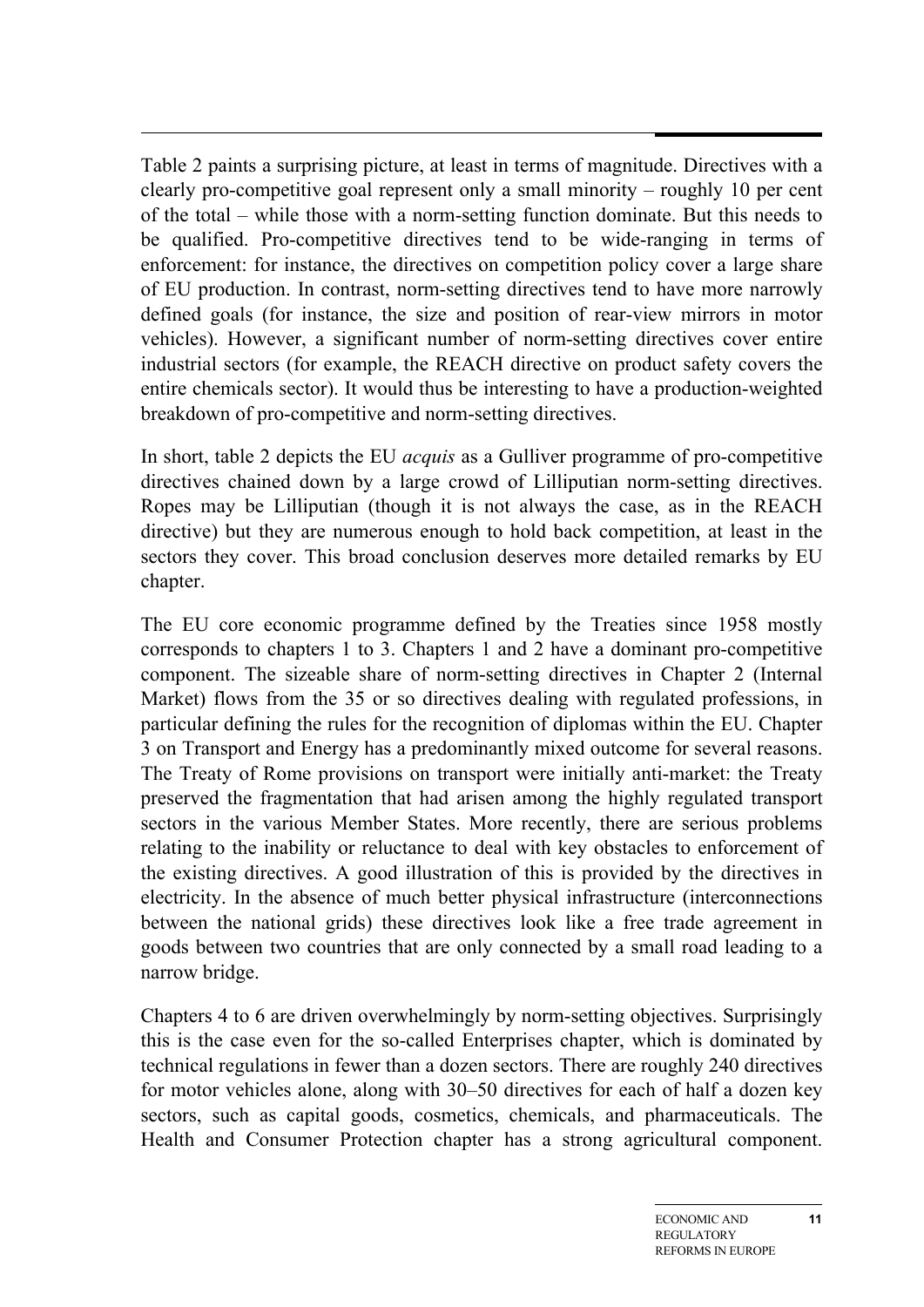$\overline{a}$ Foodstuffs destined for human or animal consumption, along with veterinary matters, account for two-thirds of the chapter's directives.

Lastly, chapters 7 and 10 are dominated by the competence of the Member States (except the four directives on the customs union). Two chapters deal with the labour market: the predominantly norm-setting chapter Employment and Social Affairs, and the chapter Justice and Home Affairs. The latter strikes a slightly more procompetitive note because it deals with the directives on entry and residence. These directives are pro-competitive in the long run, even though limits to entry and residence have been imposed by many EU Member States on citizens from the new Central European Members.

### **3 'Mission impossible' for the acquis**

The current size of the EU *acquis* raises a question: what has been the main driving force behind the expansion of the *acquis*, and its strong norm-setting component? The most frequent answer is based on political economy considerations. It is hard to mobilize the natural supporters of pro-competitive regulations, that is consumers. In contrast, 'mono-issue' lobbies unable to win their case in their own capital can go to Brussels for another bite at the cherry. For several reasons – from good ones (a more open mind) to bad ones (the desire to grab any possible bit of power) – the Commission may react to lobbies' requests more often and/or more positively than the Member States' governments. Such an explanation undoubtedly has a good deal of truth to it, but it cannot fully explain the rise of the *acquis*, and its norm-setting bias.

A fundamental reason may be the huge degree of heterogeneity among the EU's Member States. The *acquis* has been developed to fight against that heterogeneity by ensuring an orderly convergence process – the European 'dream'. In defining such an objective for the *acquis*, Europeans have tended to underestimate greatly the degree of heterogeneity within the EU; as shown below, it is much higher than what is observed in other comparable polities around the world. Hence, the *acquis* has been given a 'mission impossible'. But this failure hides a positive result, crucial for the future choices of Europe: the EU regulatory reform process happens to be much more dynamic – and competitive – than expected.

### **The EU: the most heterogeneous entity in the world**

The EU is fixated by size, which has become its main rallying cry. It likes to describe itself as a 'Union', the third most populated entity after China and India, the world's largest economy, the world largest trading partner, the world largest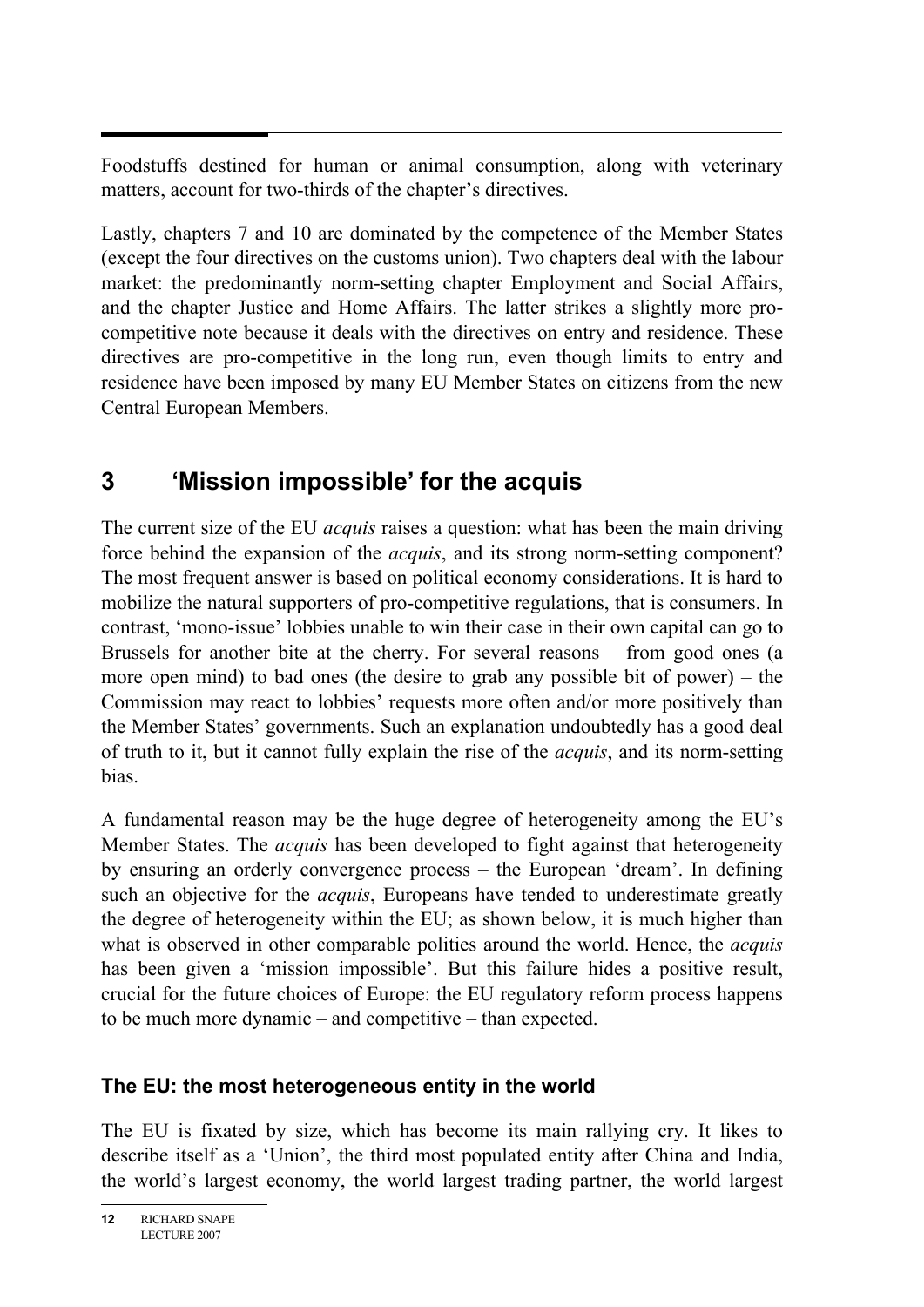donor of aid funds, etc. This fascination for size may reflect the fact that size is seen as a quick fix way of restoring Europe's grandeur.

But Europe's size comes with a high price – heterogeneity. Europeans often celebrate their diversity. Rather than a union, the EU could be better described as a community of at least four legal regimes (Anglo-saxon, French, German and Nordic), 27 Member States, 254 regions, three official capitals (Brussels, Luxembourg and Strasbourg), and 23 official languages, including one that has raised such acute problems (including how to write it) that three years of preparation have been necessary to introduce it fully into the EU legal process.5

This description is somewhat superficial, however, because it does not compare the EU with other large countries. Table 3 compares the EU with four large countries – three federations (Australia, Canada and the United States) and one centralized country (China).6 Table 3 contains five basic indicators, providing for each of them the information for the whole entity and for the first sub-entity (the EU Member States, the States and Territories of the three Federations, and the Provinces of China) and the ratio of the largest (richest) sub-entity to the smallest (poorest) subentity. Information is also included for the EU before and after the two Eastern enlargements, that is, in 1995 and in 2004 (taken as a proxy for 2007).

The results in table 3 are quite astonishing. They reveal that the EU is much more heterogeneous than any of the three Federations, and that it is as heterogeneous as today's China (and probably more heterogeneous than tomorrow's China).

First, population size gives a sense of whether or not each entity really needs several layers of governance. Clearly, the mere size of Germany (the most populous EU country) and of Guangdong (the most populous Chinese province) justifies more power devolution than would be needed for California, Ontario or New South Wales (the largest States of the three federations). The 'largest/smallest' ratio is much bigger for the EU (especially if one ignores the three small Canadian Territories, with a ratio of roughly 130).

 $\overline{a}$ 

<sup>5</sup> The closest historical reference that comes to a European mind is the Austria-Hungary Double Monarchy.

<sup>6</sup> It would be fascinating to add India, but there is no available official data on Indian states. India may be as heterogeneous as China and the EU (though it runs on a common administrative language and legal regime). While China has the implicit unity provided by the Han people, India is like the EU – a sub-continent with a long trail of internal religious, ethnic and political fights.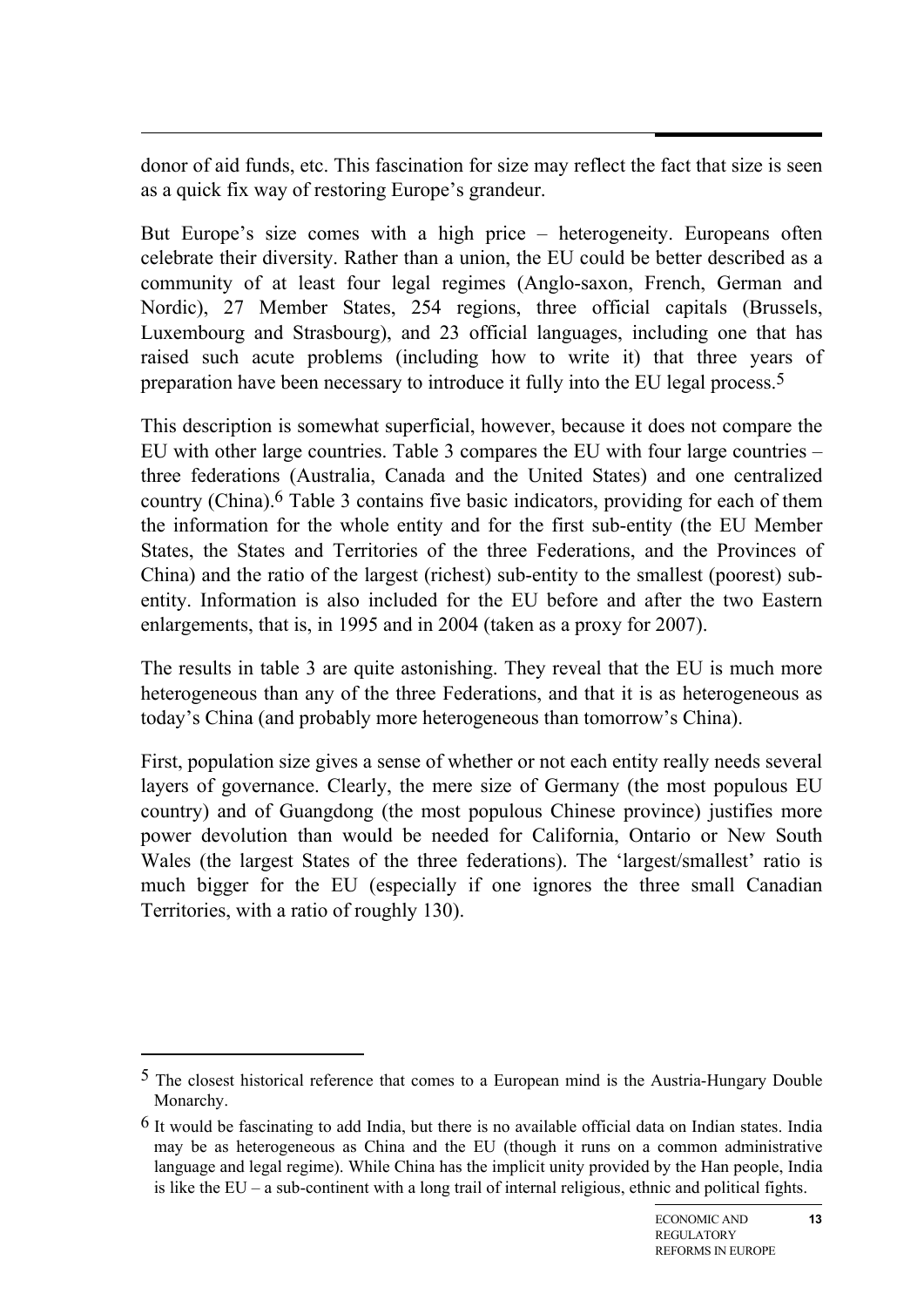|                                | European Union |         |                     |               |                                |                |
|--------------------------------|----------------|---------|---------------------|---------------|--------------------------------|----------------|
|                                | 1995           | 2004    | <b>USA</b><br>2006a | China<br>2004 | Australia<br>2004 <sup>a</sup> | Canada<br>2006 |
| Number of sub-entities         | 15             | 27      | 51                  | 31            | 8                              | 13             |
| Population (millions)          |                |         |                     |               |                                |                |
| Whole entity                   | 372            | 487     | 297                 | 1 2 9 4       | 21                             | 33             |
| Largest sub-entity             | 82             | 83      | 36                  | 97            | 7                              | 18             |
| Largest/smallest ratio         | 204            | 206     | 72                  | 36            | 33                             | 423            |
| GDP at current US\$ (billion)  |                |         |                     |               |                                |                |
| Whole entity                   | 8725           | 12 902  | 12 290              | 1971          | 637                            | 1 162          |
| Largest sub-entity             | 2 5 2 3        | 2 741   | 1616                | 194           | 227                            | 491            |
| Largest/smallest ratio         | 139            | 517     | 70                  | 75            | 27                             | 446            |
| GDP at PPP (billion)           |                |         |                     |               |                                |                |
| Whole entity                   | 7624           | 12 3 32 | 12 2 2 7            | 8776          | 666                            | 1 1 8 8        |
| Largest sub-entity             | 1743           | 2 3 3 6 | 1 608               | 862           | 237                            | 459            |
| Largest/smallest ratio         | 124            | 307     | 70                  | 76            | 27                             | 459            |
| GDP per capita at current US\$ |                |         |                     |               |                                |                |
| Whole entity                   | 23 4 84        | 26 476  | 41 532              | 1 5 2 3       | 31 306                         | 35 617         |
| Richest sub-entity             | 44 158         | 70 295  | 67 397              | 5 1 6 5       | 40 740                         | 79 077         |
| Richest/poorest ratio          | 4              | 23      | $\overline{2}$      | 10            | $\overline{2}$                 | 3              |
| GDP per capita at PPP          |                |         |                     |               |                                |                |
| Whole entity                   | 20 5 20        | 25 306  | 41 316              | 6781          | 32709                          | 36 405         |
| Richest sub-entity             | 34 498         | 69 961  | 67 048              | 22 993        | 42 566                         | 80 827         |
| Richest/poorest ratio          | 3              | 9       | 2                   | 10            | 2                              | 3              |

#### Table 3 **Size versus heterogeneity, selected large countries**

**a** Excluding the capital territory.

*Source*: World Development Indicators, Statistics Canada, US Bureau of Economics and Census, Australian Bureau of Statistics, China National Bureau of Statistics.

Second, the GDP figures confirm the observations based on population. (Again, ignoring the Canadian Territories would decrease the Canadian ratio to roughly 130.) Three additional observations can be made. First, the recent extension to Central European countries has considerably increased the EU's economic heterogeneity, while leaving unchanged its demographic heterogeneity. Second, the GDPs on a PPP basis show that the economy of the largest Chinese Province (Guangdong) is already larger than Australia's economy. Lastly, the EU's largest/smallest ratio is substantially smaller in 2004, despite the fact that the EU's GDP is roughly the same at current exchange rates and on a PPP basis. This is because the PPP exchange rates are estimated on a Member State basis. By contrast, these ratios are stable for the four other countries, because the PPP rates are estimated on a country-wide basis.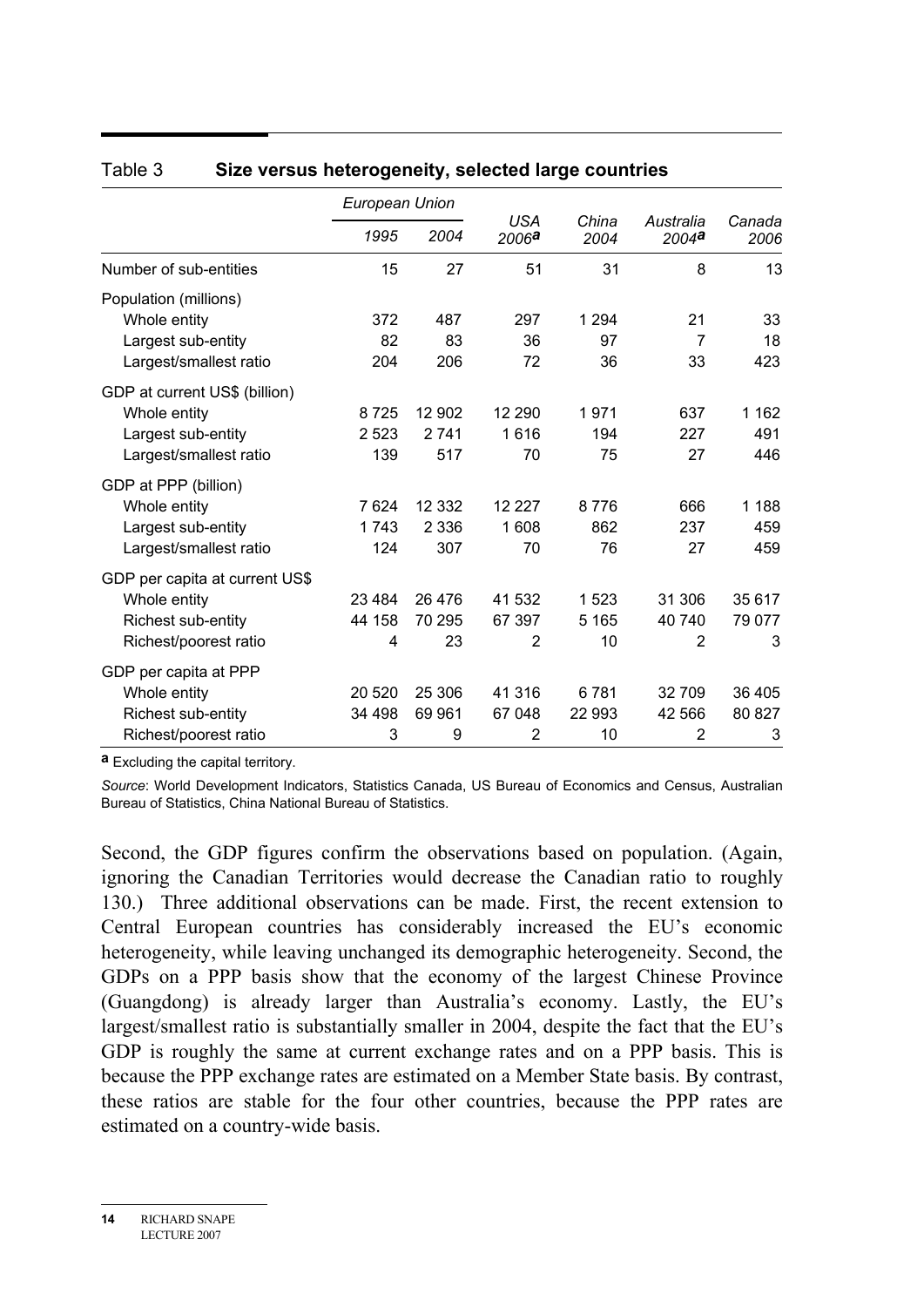$\overline{a}$ Third, GDP per capita is the most interesting indicator of heterogeneity from an economic point of view. At current exchange rates, the EU was already the most heterogeneous entity in 1994, compared with the other industrial countries. It is now by far the most heterogeneous entity, with the richest Member State (Luxembourg) being 23 times richer than the poorest one (Bulgaria). China is second behind the EU, with a comparatively high richest/poorest ratio of 10.

If the GDPs per capita at PPP rates confirm the above results when comparing the EU with the industrial countries, they soften the comparison with China. More importantly, they provide information crucial to understanding future developments. The richest Chinese Province (Shanghai) is already 2.5 times richer than the poorest EU Member State (Bulgaria). Indeed, the nine richest Chinese Provinces, representing 450 million inhabitants (almost the whole EU), have a GDP per capita on PPP terms higher or equal to the GDP per capita of the fourteen poorest EU Member States. This is a key factor to consider when defining EU policy towards China, in particular its trade policy (Messerlin and Wang 2007).

Table 3 delivers a crucial message. The more heterogeneous is the entity, the more the optimal regulation should be allowed to differ in each one of the sub-entities, and the more valuable is some degree of freedom between the entity and the subentities. The balance between vertical and horizontal competition is a perennial question for federations (Productivity Commission 2005). It dominated the European debate of the late 1980s and early 1990s when the EU was setting up the Internal Market in services with the principle of subsidiarity, according to which actions should be taken at the lowest possible level of decision making. However, the interest in this notion has faded in Europe. It was assumed that, since the EU was a young entity, more centralisation would always be the right answer. This assumption led to the notion of subsidiarity being used only rarely in the mid- and late 1990s, precisely when it should have been most intensively used in the context of the Central European accessions, which increased EU heterogeneity considerably. But at that time, the urge to homogenize was overwhelming.

### **The 'state of the Union'**

The 'European dream' rests on three credos. The first two are endlessly repeated: the EU's main function is to accelerate and consolidate the convergence process among the Member States, and the *acquis* is the key instrument for achieving this result. The third credo is unspoken: the goal of the convergence process has been implicitly defined as the situation of the founding Member States of the EU. In short, the EU convergence process has been conceived as a process whereby laggards would converge to historical front-runners by adopting the *acquis*.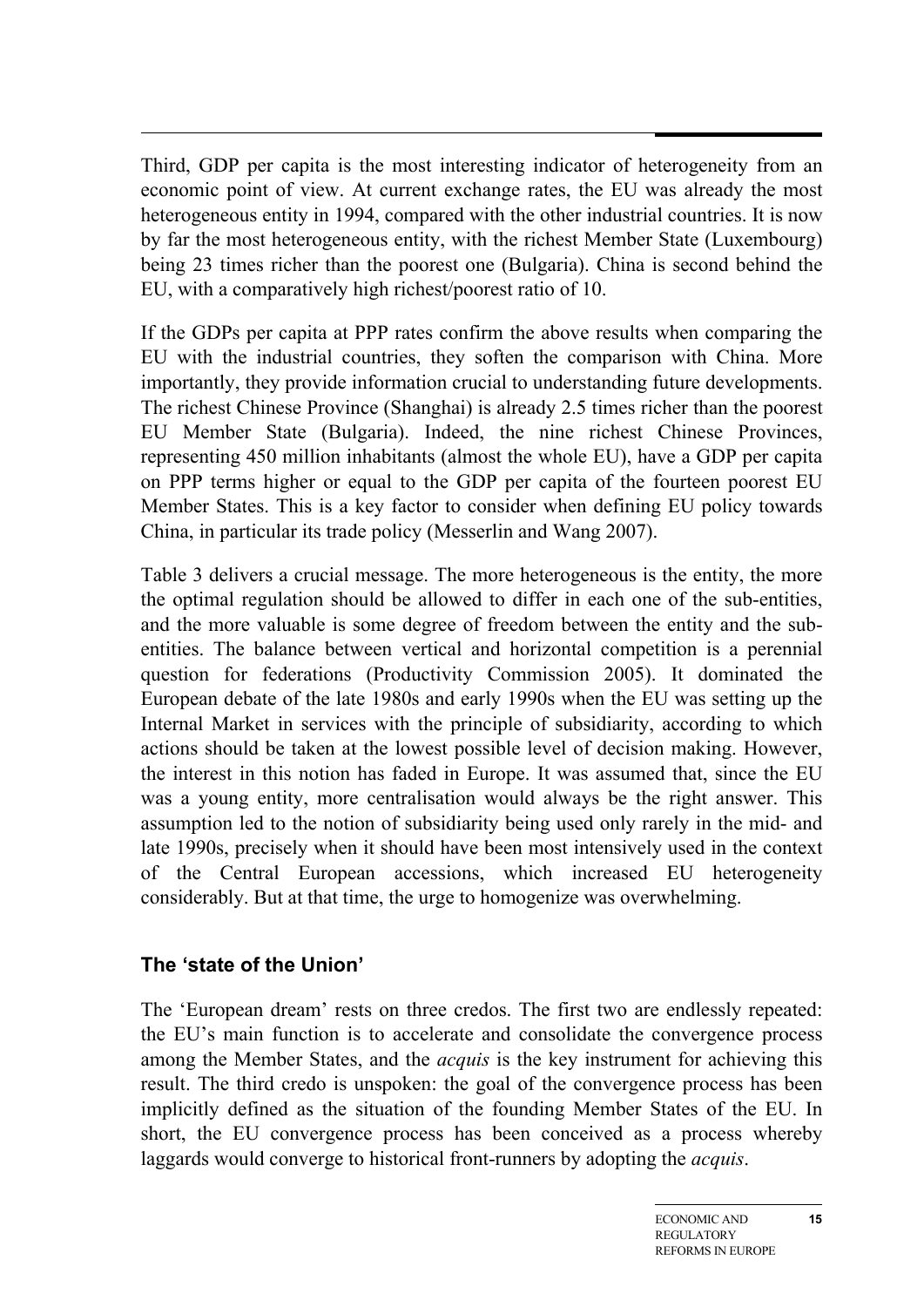As already noted, few Europeans recognize just how heterogeneous the EU is. Fewer realize that such heterogeneity has made it 'mission impossible' for the *acquis* to bring about orderly convergence. What follows provides evidence of how far apart the Member States are in 2006. This reflects the very limited impact the *acquis* has had even on the EU's founding countries, which have been exposed to it for the last half-century.

A first source of evidence relies on the regulatory indicators provided by the Doing Business database (World Bank 2007). These indicators investigate the scope and manner of regulations that enhance business activity and those that constrain it. Table 4 lists the nine major indicators, organized into five groups: the summary indicator, entrepreneurship (1 and 2), business relations with the authorities (3 to 6), the labour market (7), and the capital market (8 to 10). Table 4 provides the average percentiles for these various indicators. (The lower the percentile, the better is regulatory performance.) It covers four groups of countries: the EU founding Members, the other Western European Members that acceded to the EU between 1972 and 1995, and the Central European Members that have joined the EU since 2004.7 Table 4 also includes ten 'reference' countries, namely the five main non-European OECD countries (Australia, Canada, Japan, New-Zealand, and the United States), two non-EU European countries (Norway and Switzerland) which have kept some degree of freedom with respect to the *acquis*, and three countries (Chile, Hong Kong, and Singapore) which have been a stable part of the group of emerging economies since the 1970s.

Table 4 provides four major results, most of which are quite surprising. First, the reference countries exhibit a level of regulatory quality significantly better than the one shown by the three groups of EU Member States, hence underlying the urgent need for reforms in Europe.

Second, contrary to widely-held belief, the EU founding Members are not front runners in Europe – this role has been taken over by the other Western European Members. Third, and even more surprisingly, the usual culprit for bad governance among the EU founding Members – the labour market – is not alone (and it is not even the worst). The performances of the EU founding Members in capital markets and in entrepreneurship (starting a business) are as bad as those in the labour market.

 $\overline{a}$ 

<sup>7</sup> The EF (EU founding Members) subset includes Belgium, France, Germany, Italy and the Netherlands. The EW subset (other Western) includes Austria, Britain, Denmark, Finland, Greece, Ireland, Portugal, Spain and Sweden. The EC subset (Central Europe) includes Bulgaria, the Czech Republic, Estonia, Hungary, Latvia, Lithuania, Poland, Romania, Slovakia and Slovenia (plus Cyprus in the case of the Economic freedom index).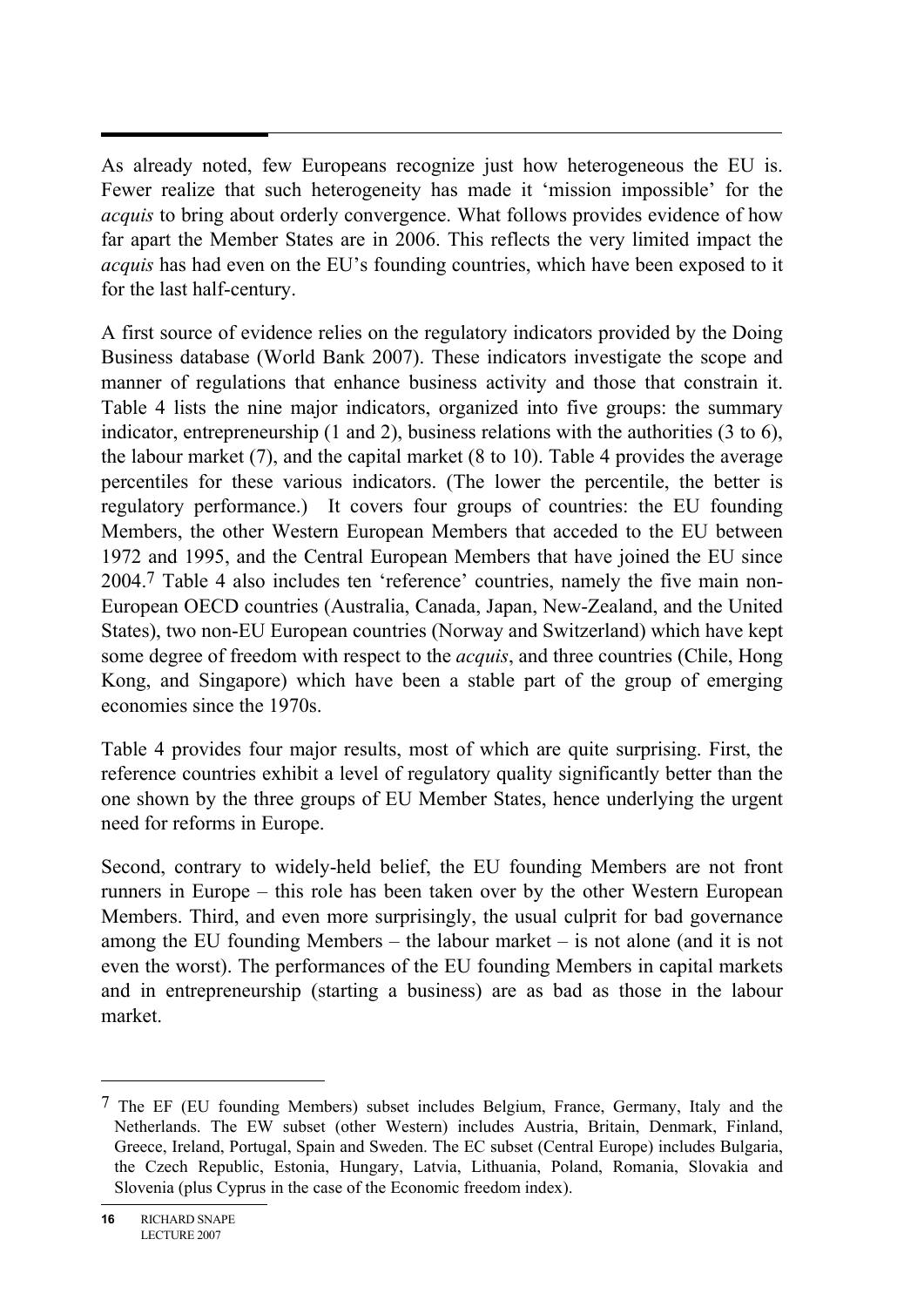| Ease of $\dots$ |                                | Founding<br><b>EUMS<sup>a</sup></b> | Western<br><b>EUMS</b> | Central<br><b>EUMS</b> | Reference<br>countries |
|-----------------|--------------------------------|-------------------------------------|------------------------|------------------------|------------------------|
|                 | Summary Indicator              |                                     |                        |                        |                        |
| 0               | Doing Business                 | 0.355                               | 0.287                  | 0.393                  | 0.166                  |
|                 | Entrepreneurship               |                                     |                        |                        |                        |
| 1               | <b>Starting a Business</b>     | 0.291                               | 0.290                  | 0.375                  | 0.117                  |
| $\overline{2}$  | Closing a Business             | 0.140                               | 0.088                  | 0.353                  | 0.118                  |
|                 | Relations with the authorities |                                     |                        |                        |                        |
| 3               | <b>Trading Across Borders</b>  | 0.257                               | 0.192                  | 0.357                  | 0.148                  |
| 4               | Dealing with Licenses          | 0.371                               | 0.315                  | 0.485                  | 0.230                  |
| 5               | <b>Enforcing Contracts</b>     | 0.323                               | 0.203                  | 0.316                  | 0.153                  |
| 6               | Paying Taxes                   | 0.488                               | 0.361                  | 0.489                  | 0.236                  |
|                 | Labor market                   |                                     |                        |                        |                        |
| 7               | <b>Employing Workers</b>       | 0.457                               | 0.486                  | 0.479                  | 0.184                  |
|                 | Capital market                 |                                     |                        |                        |                        |
| 8               | <b>Registering Property</b>    | 0.489                               | 0.314                  | 0.381                  | 0.191                  |
| 9               | <b>Getting Credit</b>          | 0.266                               | 0.223                  | 0.266                  | 0.108                  |
| 10              | <b>Protecting Investors</b>    | 0.470                               | 0.397                  | 0.428                  | 0.173                  |

#### Table 4 **The state of the Union: regulatory performances, 2006**

**a** EUMS: EU Member States.

*Source*: World Bank 2007, *Doing Business*.

Last but not least, the Central European Member States are already on a par with the EU founding Member States in almost half the indicators, and not in those that one would expect. Their labour markets are not better regulated than in the rest of the EU, which makes it hard to talk about a 'race to the bottom' in terms of labour protection. In contrast, their capital markets enjoy a substantially better regulatory framework than in the founding Member States.

Table 4 is based on indicators that cover a broad range of regulations. One could argue that this means the table 4 over-emphasizes the impact of norm-setting directives, and hence is inadequate for capturing the impact of the pro-competitive directives of the Internal Market initiatives. These directives are concentrated in the network sectors, and more broadly in services sectors. Table 5 presents indicators constructed by the OECD, which focus on these sectors. The product market regulation (PMR) indicators range from zero (most pro-market regulations) to six (least pro-market regulations). Table 5 uses the same breakdown of countries as table 4.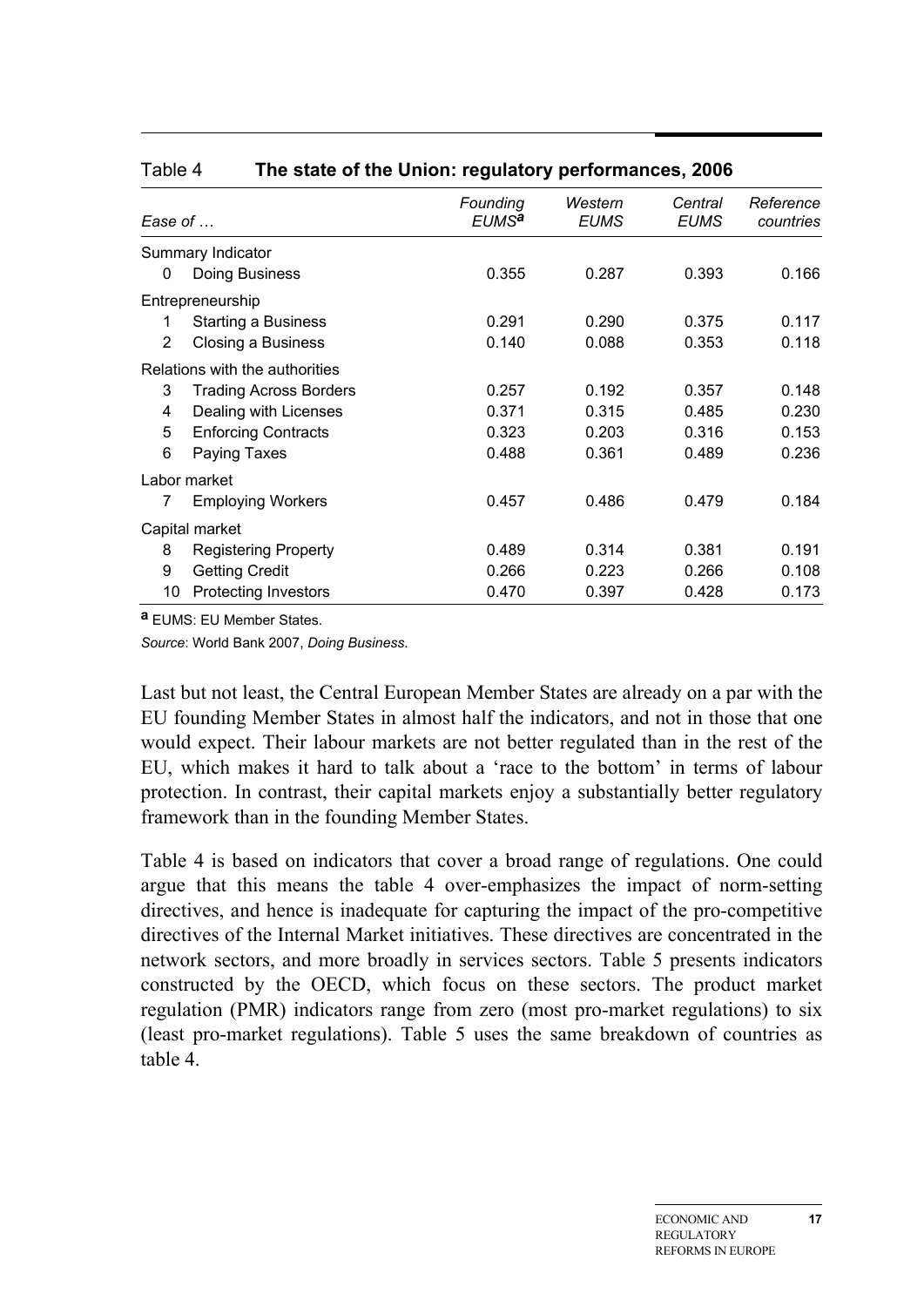| <b>Table 5</b> | Product-market regulation (PMR) indicators |                         |     |             |          |  |  |  |
|----------------|--------------------------------------------|-------------------------|-----|-------------|----------|--|--|--|
| Rank           | Group                                      | OECD members PMR 1998   |     | PMR<br>2003 | Change % |  |  |  |
| 17.4           | EF                                         | <b>Founding Members</b> | 2.2 | 1.6         | $-29.2$  |  |  |  |
| 12.2           | EW                                         | Other Western EU        | 1.9 | 1.3         | $-28.3$  |  |  |  |
| 23.3           | EC                                         | <b>Central EU</b>       | 3.1 | 2.0         | $-36.2$  |  |  |  |
| 9.7            | RC.                                        | Reference countries     | 1.6 | 1.2         | $-22.9$  |  |  |  |
| 19.3           |                                            | Other countries         | 2.4 | 1.8         | $-27.9$  |  |  |  |

#### $\pm$  . The  $\pm$ Table 5 **Product-market regulation (PMR) indicators**

*Source*: Conway, Janod and Nicoletti, 2005.

Table 5 provides clear results. The EU founding Member States have improved their regulations in a pro-market direction, but they have done so at the same pace as the other Western European Members. They have been much slower in this respect than the Central European Member States. In other words, they are barely catching up. The EU as a whole has not substantially improved its relative position vis-à-vis the reference countries.

#### **Regulatory reform: a process much more competitive than expected in the EU**

The snap-shot observations above do not provide any sense of the nature of the regulatory reform process over the last thirty years. Economic freedom indexes (Fraser Institute 2007) can give some indication of this. Figure 2 illustrates the average economic freedom indexes for the same four groups of countries as above: the founding EU Member States (EF), the other Western European countries (EW), the Central European countries having acceded to the EU since 2004 (EC), and the reference countries.

In sharp contrast with the idea of orderly convergence to the model of the founding EU Member States, Figure 2 shows that some front-runners have become laggards, and vice-versa. In other words, figure 2 reveals an extremely dynamic – and competitive – regulatory reform process within the EU Member States, as well as between them and the rest of the world.

In addition, figure 2 suggests that the worsening performance of the EU founders compared to the other Western European Member States begins after 1975 (when the *acquis* emerges) and becomes manifest after 1995 (when most of the directives on the Internal Market in services were adopted). Moreover, most of the catching up of the Central European Member States occurred between 1990 and 2000: that is, mostly before the adoption and implementation of the *acquis* in these countries. Lastly, the gaps between the EU founders and the other Western European Member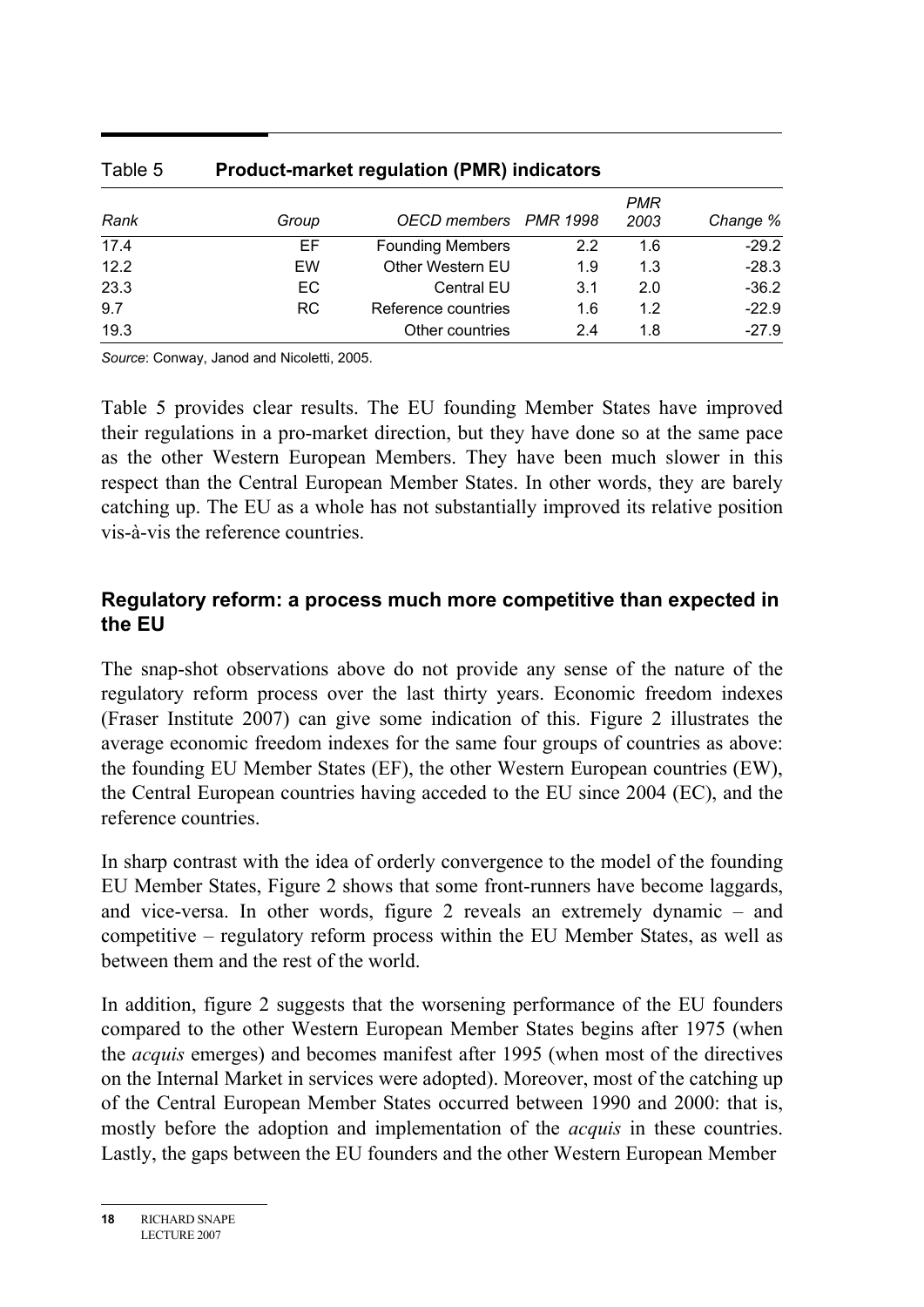

Figure 2 **Economic Freedom Indexes, 1970–2005** 

States on the one hand, and the reference countries on the other, have remained stable since 2000, and perhaps even increased in 2005.

Another interesting result flows from comparing the growth rates in average GDP per capita for each of the four country groups, and the corresponding Economic Freedom Indexes. Figure 3 illustrates one of these correlations between pairs of GDP per capita and freedom index for five periods (1975–2004, 1980–2004, 1985– 2004, 1990–2004 and 1995–2004). Figure 3 illustrates the same positive correlation as the one found in other studies (for more details, see Fraser Institute 2007).

These results have an important corollary. They do not provide any evidence of a strong link between a race to the bottom and a competitive regulatory reform process. Indeed, they support the notion of a race to the top – better regulated countries tend to have higher growth rates.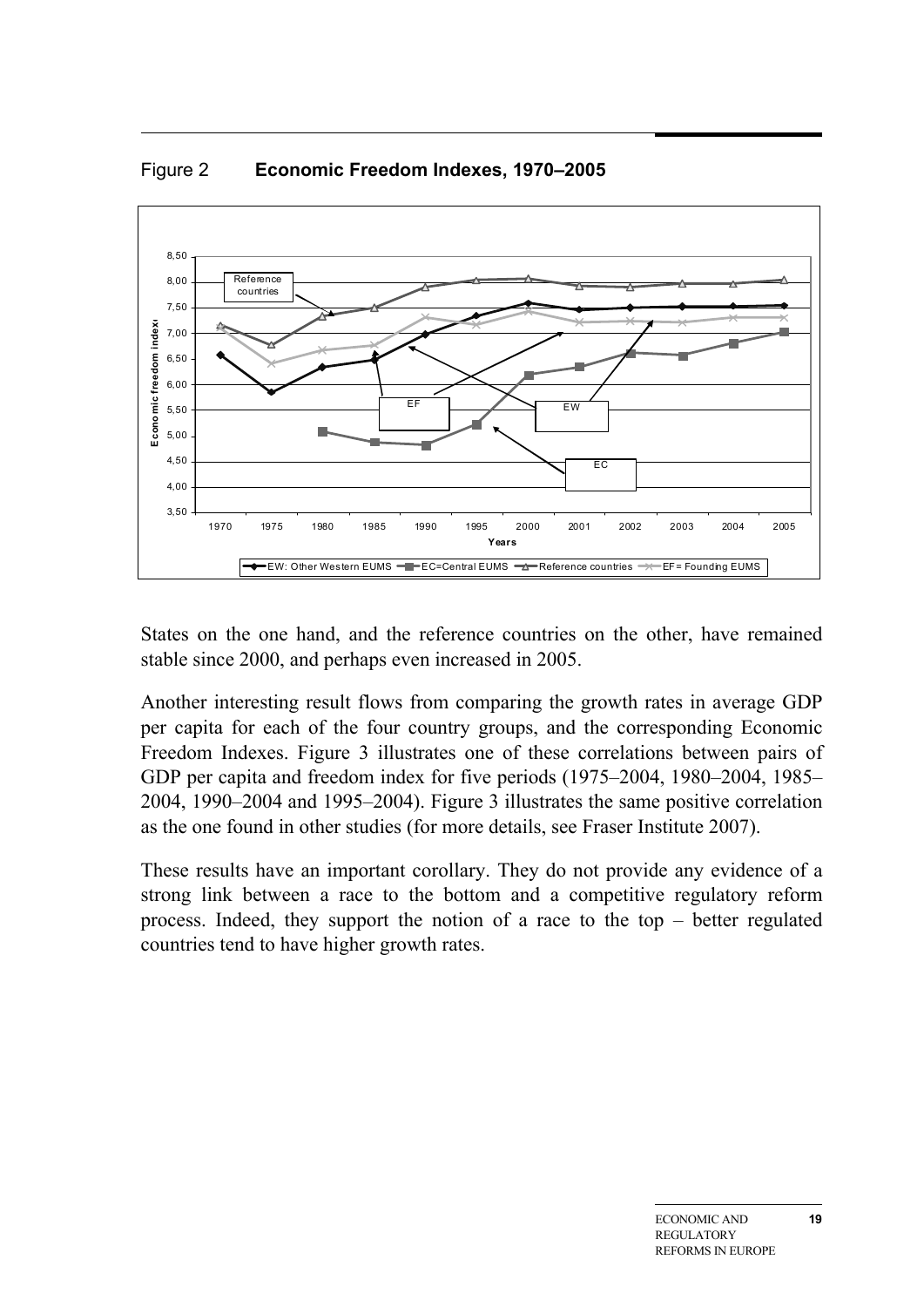

#### Figure 3 **Economic Freedom Indexes and GDP per capita**

Looking at individual countries (rather than group averages) would provide more lessons. It would confirm the high level of fluidity in the relative positions of the countries, with clear regulatory improvement in some countries, and a relative decline in others. It would also reinforce the impression that, in recent years, even the EU front-runners may be losing ground to the front-runners in the rest of the world.

### **4 The Member States strike back**

Since the late 1990s, a half-dozen Member States have made a serious come-back in terms of the regulatory reform process, defining their own objectives for 'better regulation' and developing their own instruments. Even more remarkably, these Member States have spent little time trying to convince the rest of the EU of the correctness of what they are doing. They simply go ahead and do it.

Germany's recent shift into this 'autonomous reformist-minded' Member State camp is crucial. The shift occurred following the reforms of the final year of Chancellor Schroeder's term, and continued after the election of Chancellor Merkel. The importance of this development is that the other large EU Member States cannot remain indifferent to it.

**<sup>20</sup>** RICHARD SNAPE LECTURE 2007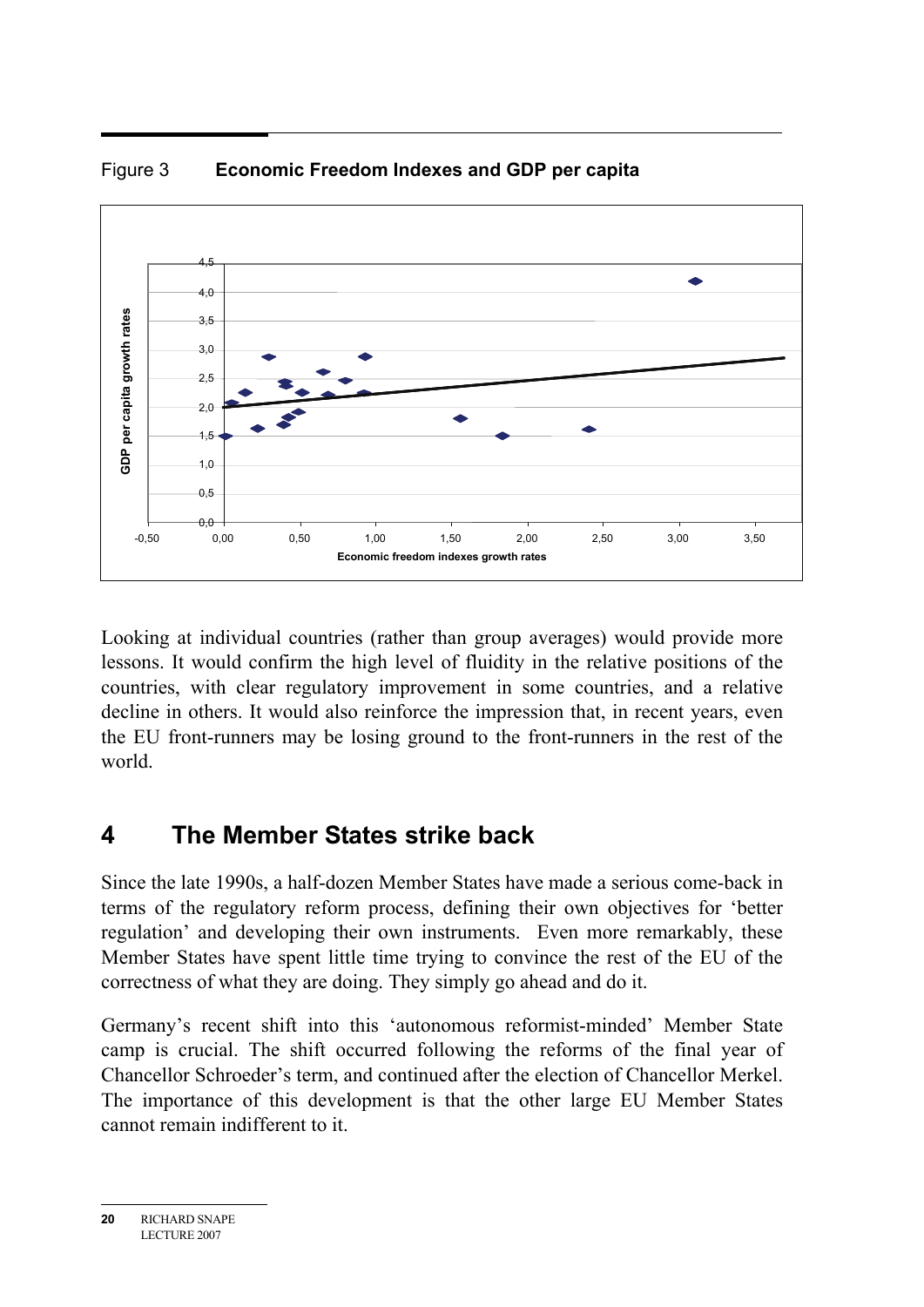$\overline{a}$ This effect can be observed with the Italian legislative elections in 2006, and the French presidential elections in 2007.8

Interestingly, changes at the EU level do not come so much from the Commission, which has had a hard time following this 'avant garde' for several reasons evoked below. Rather, they flow from the debate on, and the adoption of, a very special directive – the Services directive (Official Journal of the EU, L 376/36, December 2006). The adoption of a truncated version should be a big help in spreading the 'better regulation' initiatives taken by the 'autonomous reformist-minded' camp to the rest of the Member States. The rejection of its most innovative provision – based on the 'principle of the country of origin' – has opened a real debate on the way to liberalize services. That debate is only in its early days.

### **The 'Better Regulation' Member States' initiatives**

Austria, Britain, Denmark, Ireland, the Netherlands, and Sweden have developed their own 'better regulation' strategies over the last decade or so. First, they have generated an increasing number of studies estimating regulatory costs in each country. Despite a narrow definition of these costs – only those generated by the administrative process – the available estimates are substantial. They range from 2 per cent of GDP in Germany (Institut für Mittelstandsforschung 2004) to 3.6 per cent in the Netherlands (Merk 2005).9

Even more interestingly for the dynamics of the regulatory reform process, these administrative costs reveal a very uneven playing field. Costs appear to be significantly higher for small and medium enterprises than for large firms, and they are mostly related to the enforcement of tax regulations. These features are interesting because they favour the emergence of pressure groups promoting their interests in a reform process (small and medium enterprises in the German case), and they define specific targets for action (taxation). The higher the targeted costs, the larger the welfare gains for the whole economy would be.

Second, the 'autonomous reformist-minded' camp increasingly uses the same 'standard cost model'. This is a method for measuring administrative costs, initially developed in the Netherlands. Administrations are required to estimate the time and money required to fill out all the forms they request. The governments of these six Member States have announced similar reduction targets of around 25 per cent.

 $\overline{a}$ 

<sup>8</sup> How firmly Germany has shifted to this camp is still open to question (Deutsche Bank Research 2007b).

<sup>9</sup> Both sources are quoted from Deutsche Bank Research (2007a). The EU Commission has provided its own estimates – EUR 600 billion, or 4.5 per cent of the EU GDP.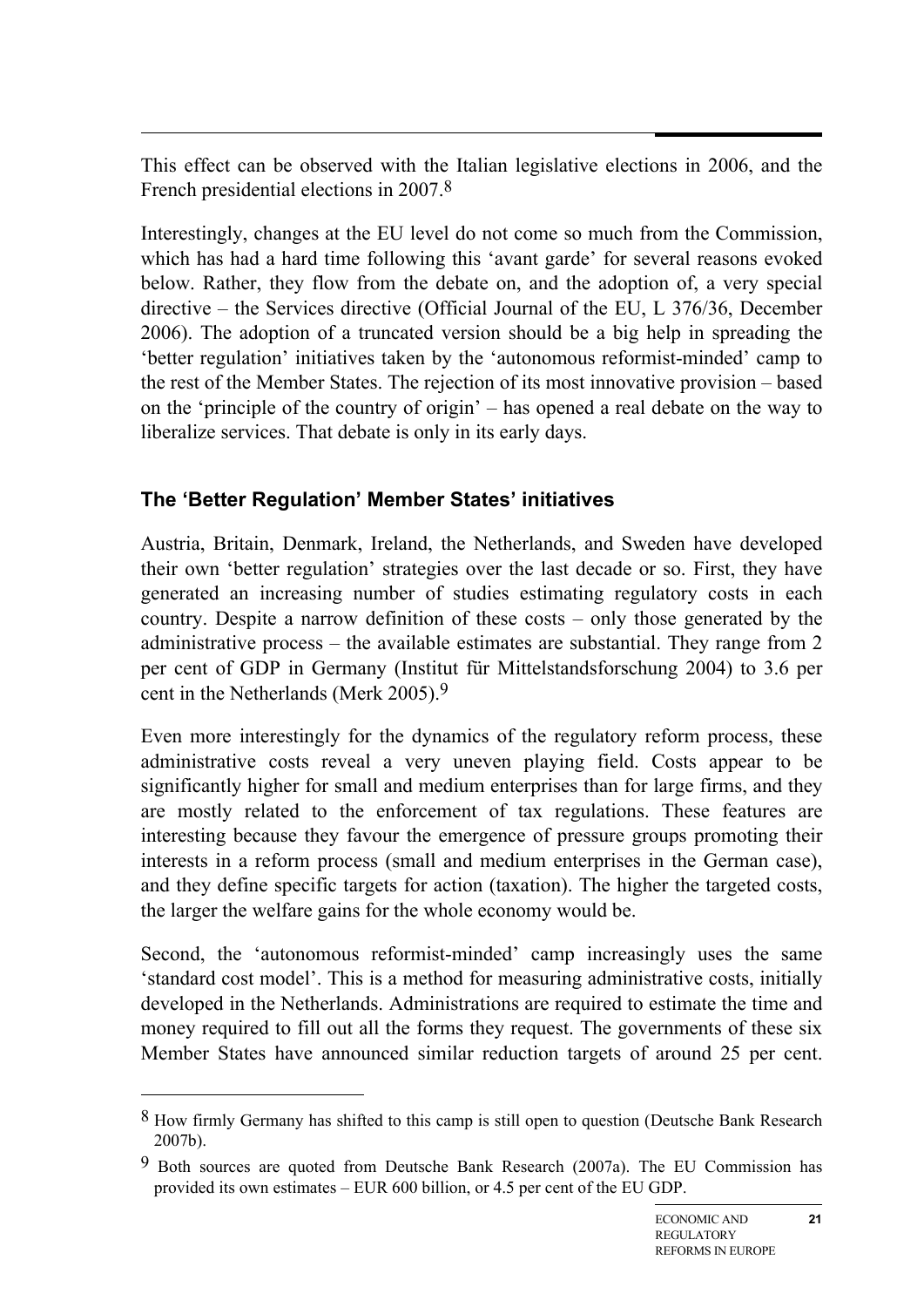$\overline{a}$ (There is some uncertainty as to whether the costs are net or gross in Germany and Sweden, and deadlines differ: 2007 in the Netherlands, and 2011 in Germany).

The standard cost model has clear limits. It only measures costs related to the information and reporting obligations imposed by a regulation, and does not take into account compliance costs. Of course, it also does not include a cost-benefit analysis of the rationale behind particular regulations. Its main benefit is to develop a procedure that can be used relatively easily, and which forces an administration to adjust its mindset to the notion that regulations generate costs. It does this without provoking a debate on regulatory rationale – an objective that would require Europeans to have a much better understanding of the regulatory reform process than they currently do, as stressed in section 5.

In comparison, the emergence of regulatory impact assessments (RIAs) in several Member States has been rather slow. The United States has a long tradition of RIAs, with the Office of Management and Budget (OMB) assessing the costs and benefits of enforced regulations (Hahn and Litan 2004, Hahn and Tetlock 2007). In Europe, RIAs tend to be developed more on an *ex ante* basis – assessing the costs and benefits of regulations before their adoption, or suggesting better alternatives to the provisions included in proposed regulations.

Table 6 indicates that as of 2005, only ten Member States had introduced RIAs in any significant way (with a global total higher than 5). Once again, the score of the founding Member States is systematically worse, and often by a substantial margin, than the score of the Other Western Member States. Indeed, it is often worse than the score of the Central European Member States.

EU institutions have had difficulties reacting to these initiatives, if one leaves aside the easy-to-be-made declarations of the Council. For reasons that are still unclear, the Commission has launched its own standard cost model. It has also undertaken RIAs since 2002. But this effort is not yet very convincing – and the Commission is reviewing its whole process. Decisions should be made by the end of this year (Cecott et al. 2007).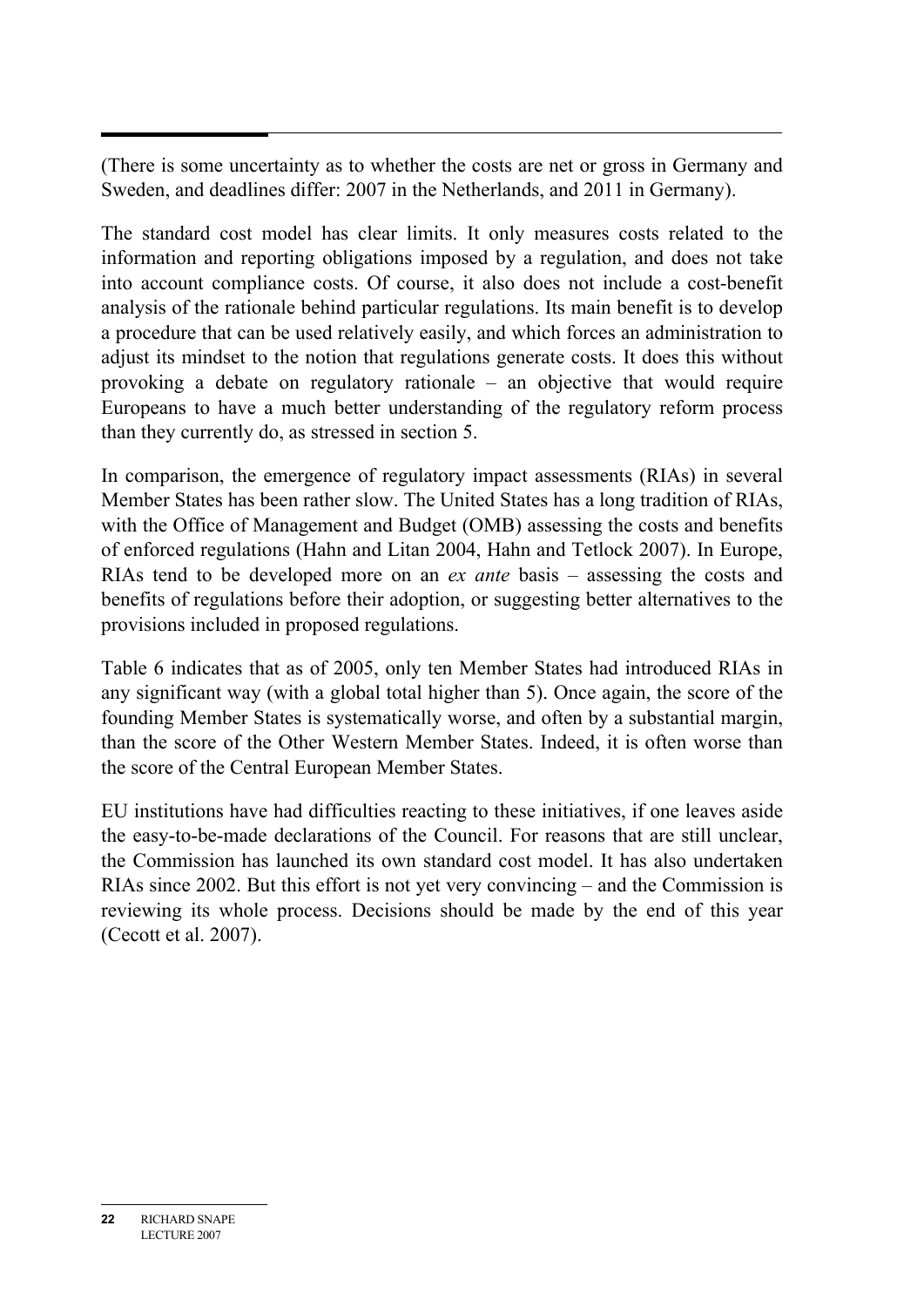| Group<br>оf<br><b>MS</b> | <b>Member States</b><br>(MS) | Does a<br>better<br>regulation<br>programme<br>exist? | Does a<br>specific<br><b>RIA</b><br>policy<br>exist? | Are RIAs<br>obligatory? | Are<br>alternative<br>instruments<br>considered? | Do formal<br>consultation<br>procedures<br>exist? | Core<br>total <sup>a</sup> | Global<br>total <sup>b</sup> |
|--------------------------|------------------------------|-------------------------------------------------------|------------------------------------------------------|-------------------------|--------------------------------------------------|---------------------------------------------------|----------------------------|------------------------------|
| $\overline{2}$           | <b>Britain</b>               | 3.0                                                   | 3.0                                                  | 3.0                     | 3.0                                              | 3.0                                               | 10.0                       | 9.1                          |
| $\overline{2}$           | Denmark                      | 3.0                                                   | 3.0                                                  | 3.0                     | 3.0                                              | 3.0                                               | 10.0                       | 9.1                          |
| 3                        | Poland                       | 3.0                                                   | 3.0                                                  | 3.0                     | 3.0                                              | 3.0                                               | 10.0                       | 8.5                          |
| 3                        | Latvia                       | 3.0                                                   | 3.0                                                  | 3.0                     | 3.0                                              | 3.0                                               | 10.0                       | 8.2                          |
| $\mathbf 2$              | Sweden                       | 3.0                                                   | 3.0                                                  | 3.0                     | 3.0                                              | 3.0                                               | 10.0                       | 8.2                          |
| $\overline{2}$           | Finland                      | 3.0                                                   | 3.0                                                  | 3.0                     | 3.0                                              | 3.0                                               | 10.0                       | 7.6                          |
| $\overline{2}$           | Austria                      | 3.0                                                   | 3.0                                                  | 3.0                     | 3.0                                              | 3.0                                               | 10.0                       | 7.3                          |
| $\mathbf{1}$             | Netherlands                  | 3.0                                                   | 3.0                                                  | 0.0                     | 3.0                                              | 0.0                                               | 6.0                        | 6.7                          |
| 3                        | Hungary                      | 3.0                                                   | 1.0                                                  | 3.0                     | 0.0                                              | 1.0                                               | 5.3                        | 6.4                          |
| 1                        | Luxembourg                   | 3.0                                                   | 0.0                                                  | 3.0                     | 3.0                                              | 3.0                                               | 8.0                        | 6.4                          |
| 1                        | Germany                      | 3.0                                                   | 0.0                                                  | 0.0                     | 0.0                                              | 3.0                                               | 4.0                        | 4.5                          |
| 1                        | Italy                        | 1.0                                                   | 3.0                                                  | 0.0                     | 1.0                                              | 0.0                                               | 3.3                        | 4.2                          |
| 3                        | Estonia                      | 0.0                                                   | 0.0                                                  | 3.0                     | 3.0                                              | 0.0                                               | 4.0                        | 3.6                          |
| 3                        | Lithuania                    | 0.0                                                   | 3.0                                                  | 3.0                     | 3.0                                              | 0.0                                               | 6.0                        | 3.6                          |
| $\overline{c}$           | Spain                        | 3.0                                                   | 1.0                                                  | 3.0                     | 3.0                                              | 0.0                                               | 6.7                        | 3.6                          |
| 3                        | Malta                        | 3.0                                                   | 0.0                                                  | 0.0                     | 0.0                                              | 0.0                                               | 2.0                        | 3.0                          |
| 1                        | Belgium                      | 1.0                                                   | 0.0                                                  | 1.0                     | 0.0                                              | 1.0                                               | 2.0                        | 2.4                          |
| 3                        | Czech Rep                    | 3.0                                                   | 0.0                                                  | 0.0                     | 3.0                                              | 0.0                                               | 4.0                        | 2.1                          |
| $\overline{2}$           | Ireland                      | 3.0                                                   | 0.0                                                  | 0.0                     | 1.0                                              | 1.0                                               | 3.3                        | 2.1                          |
| $\overline{2}$           | Greece                       | 1.0                                                   | 1.0                                                  | 0.0                     | 0.0                                              | 0.0                                               | 1.3                        | 1.5                          |
| 3                        | Slovenia                     | 3.0                                                   | 0.0                                                  | 0.0                     | 0.0                                              | 0.0                                               | 2.0                        | 0.9                          |
| 3                        | Slovakia                     | 0.0                                                   | 0.0                                                  | 0.0                     | 0.0                                              | 0.0                                               | 0.0                        | 0.3                          |
| 3                        | Cyprus                       | 0.0                                                   | 0.0                                                  | 0.0                     | $0.0\,$                                          | 0.0                                               | 0.0                        | 0.0                          |
| 1                        | France                       | 0.0                                                   | 0.0                                                  | 0.0                     | 0.0                                              | 0.0                                               | 0.0                        | 0.0                          |
| $\overline{2}$           | Portugal                     | 0.0                                                   | 0.0                                                  | 0.0                     | 0.0                                              | 0.0                                               | 0.0                        | $0.0\,$                      |
| $\overline{1}$           | Founding MSC                 | 1.8                                                   | 1.0                                                  | 0.7                     | 1.2                                              | 1.2                                               | 3.9                        | 4.0                          |
| $\overline{2}$           | Other Western MSC            | 2.4                                                   | 1.9                                                  | 2.0                     | 2.1                                              | 1.8                                               | 6.8                        | 5.4                          |
| 3                        | Central MS <sup>c,d</sup>    | 1.8                                                   | 1.0                                                  | 1.5                     | 1.5                                              | 0.7                                               | 4.3                        | 3.7                          |
| All                      | $EU-25d$                     | 2.1                                                   | 2.1                                                  | 2.1                     | 2.1                                              | 2.1                                               | 5.1                        | 2.1                          |

#### Table 6 **Regulatory impact assessment: the situation among the Member States, core indicators**

**a** From 0 (worse) to 10 (best). **b** Based on a wider set of indicators (Messerlin 2005). **c** MS = Member States. **d** No available information on Bulgaria and Romania.

*Source*: European Commission, Communication COM (2005) 97 final, March 2005.

Preliminary evidence suggests serious problems with the Commission's existing RIAs (Messerlin forthcoming). First, although the RIAs are undertaken in-house, the rationale for the choice of topics is unclear. Commission's RIAs do not focus on issues that would seem the natural candidates for such an exercise, namely the issues under the EU exclusive competence, or those covered by the *acquis communautaire* or those involving a large share of the EU budget. Second, and more importantly, the Commission's RIAs do not deal with the basic questions that RIAs are normally expected to address – such questions are listed in the Best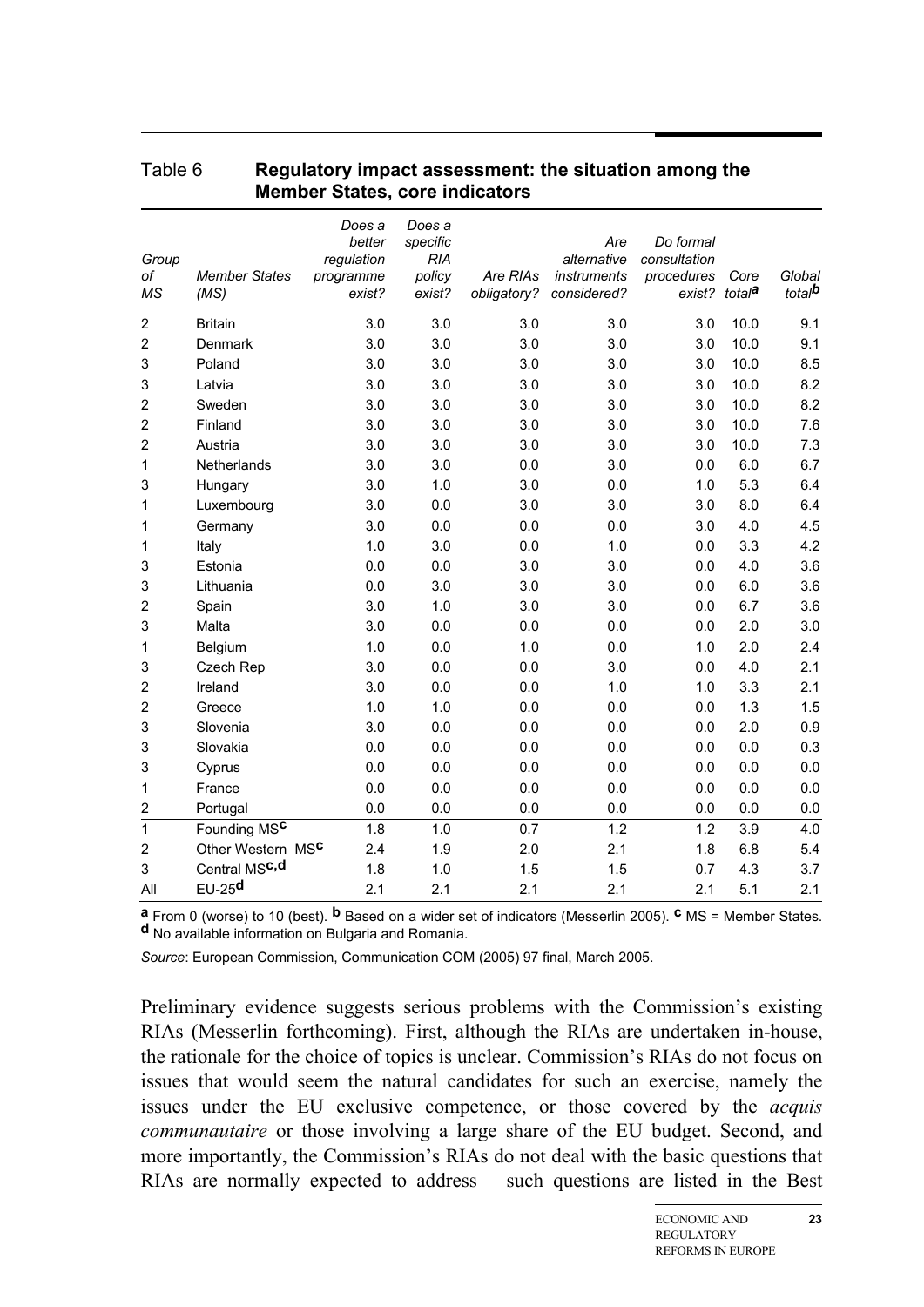$\overline{a}$ Practice Regulation Handbook (OBPR 2007). For instance, the many recent RIAs on issues under EU exclusive competence (competition, fisheries and taxation) make no mention of the consumer interest (the term 'consumer' is used only three times in texts 100 pages long) or of possible regulatory failure – a particularly shocking silence in the fishery RIAs devoted to overfishing if only because the EU Common Fishery Policy grants massive subsidies to EU fishermen. Lastly, the Commission's RIAs often seem to be undertaken *ex post* or at least too late to have any chance of influencing the decision-making process. In short, they look less like objective assessments of the rationale, scope, and shape of regulations, and more like justifications of decisions that have already been made.

### **The first tremor of the services directive: the 'mutual evaluation' process**

In 2004, the EU Commissioner for the Internal Market, Mr. Frits Bolkenstein (a Dutchman well aware of his country's initiatives on 'better regulation') tabled the so-called 'Services directive'. His proposal grew out of the frustration generated by the absence of progress in the Internal Market in services. The Services directive covered sectors and topics not yet covered by previous directives. Much more crucially, it tried to offer an alternative liberalization model to the one found in previous directives, based on harmonization and mutual recognition.

The proposal faced unprecedented opposition – from the debate during the French referendum (when the 'Polish plumber' image was forged) to fierce fights in the European Parliament and Council. What was fascinating was the unholy alliance of opponents that the Services directive managed to bring together, from classstruggle-based trade unions to a host of private vested interests (such as the legal profession which is among the most protected in the EU). The target of this coalition was the 'principle of the country of origin' (see below), which was included in the directive's initial version, but not in the final version adopted in December 2006.

Does the truncated version of the directive have any chance of making a substantial impact on the regulatory reform process in Europe? The answer is yes, for the following reason.

One source of EU law is the rulings of the European Court of Justice. Such rulings can, as with any jurisprudence, be reversed. However, the likelihood of such reversals is very limited for some topics, such as the prohibition of requirements based on nationality or the case-by-case application of an 'economic test' in order to be registered. The Services directive systemizes these rulings by prohibiting them explicitly (Article 14), thereby improving legal certainty in the Internal Market.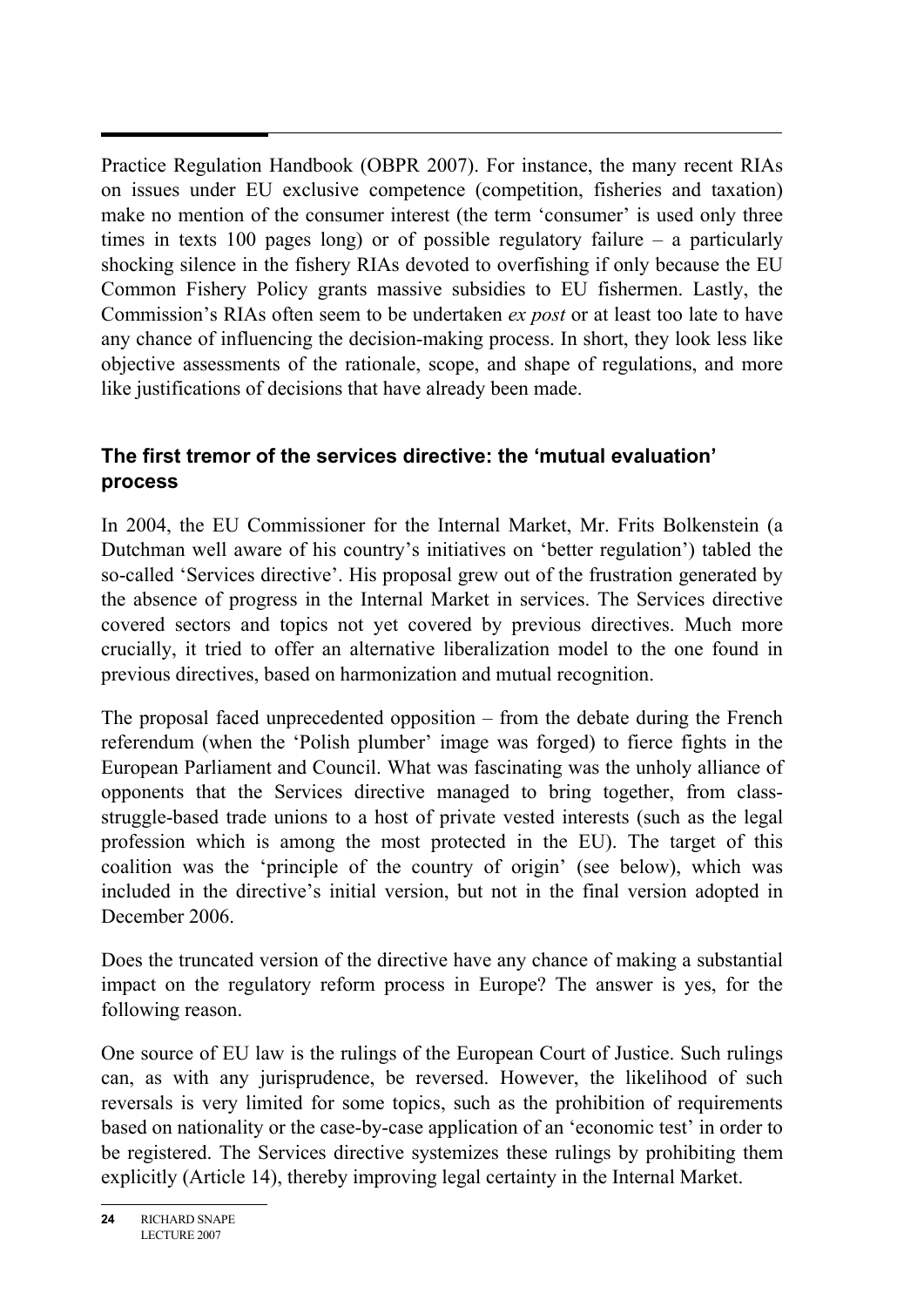$\overline{a}$ Much more importantly from the regulatory reform perspective, there are many other rulings that rely on the 'rule of reason', such as quantitative or territorial restrictions, requirements fixing a minimum number of employees, etc. Such practices have not been systematically condemned by the Court of Justice because they can make economic sense in specific circumstances. As a result, the risk of reversal is much higher, and could depend on the quality of legal procedures more than on economic substance. The level of legal certainty is therefore much lower.

The Services directive makes the elimination or the adjustment of these more controversial provisions (listed in Article 15) conditional on an assessment procedure of 'mutual evaluation'. Article 39 states that the transposition period should be used by the Member States 'to conduct a screening of their legislation in order to ascertain whether requirements reserving access to certain activities to particular providers exist in their legal systems' (General considerations, paragraphs 74 and 73). The evaluation process is 'mutual' in the sense that each Member State's reports are forwarded to the other Member States, which are allowed to comment.

The critical importance of the 'mutual evaluation' procedure flows from the fact that it defines a dynamic process of regulatory reform rather than a static liberalisation programme *per se*. That said, the lawmakers have imposed very tight deadlines on the mutual evaluations process: final reports should be ready by December 2009. This deadline might be unrealistic enough to cast some doubts as to the extent to which EU lawmakers realize the critical importance of the 'mutual evaluation' process. Time pressures are likely to favour 'quick and dirty' reports. However, despite these shortcomings, the key process behind regulatory reforms – assessing the costs and benefits of existing and future provisions – seems to have been shifted to the core of the EU agenda in a way that seems difficult to reverse.

### **The second tremor of the services directive: how to liberalize services**

As indicated above, the Services directive was fundamentally a reaction to the frustration engendered by the disappointing spread of liberalization in EU services markets. The initial draft of the directive represents a huge contribution to the 'technology' of services liberalization in the form of the proposed 'principle of country of origin' (PCO).<sup>10</sup> The PCO is not included in the final version adopted by the lawmakers, but this is unlikely to put an end to the debate on how to truly liberalize services.

 $\overline{a}$ 

<sup>10</sup> The 1989 and 1997 Directives on Television without Frontiers already included a PCO provision. But it did not trigger any reaction because the audiovisual firms have been very careful not to use such a provision.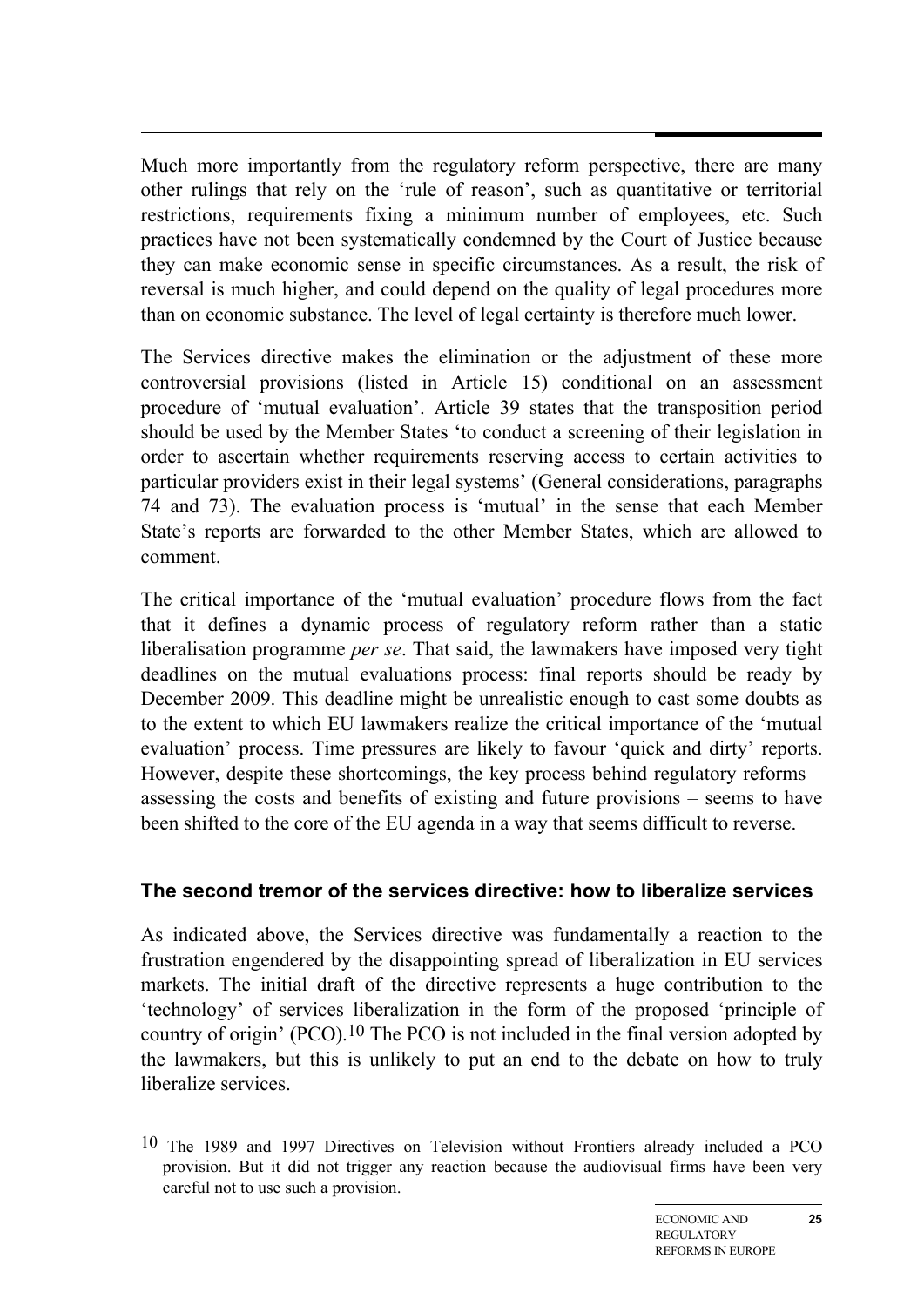$\overline{a}$ Understanding the huge progress represented by the PCO requires a clear understanding of the role of domestic regulations in shaping the comparative advantages of services providers. Domestic regulations should be seen as a critical part of the production function of domestic services providers. They are very similar to the production technology that is available to all goods producers in a country, and which these producers combine with their own, firm-specific, production technology in order to make the final product. This combination defines the comparative advantages of the producers. Similarly, the combination of domestic regulations with firm-specific legal technology determines the comparative advantages of a country's service providers.

This view explains the almost complete failure of harmonization, and the relative failure of mutual recognition, in services liberalization. Harmonization (defined as creating a new set of regulations to be substituted for national regulations) is similar to imposing the same production technology on all domestic and foreign producers of a particular good. It is thus easy to understand that, since it destroys a key source of their comparative advantages, both domestic and foreign firms alike, fiercely rejected it. When it amounts to imposing the host country's regulations on foreign service providers, harmonization is indeed non-discriminatory in a *de jure* sense. But this kind of national treatment is a severe handicap imposed on foreign service providers, since it deprives them of the comparative advantages embedded in their home country's regulations. That said, it is important to stress that these strong limits to harmonization are not inconsistent with the request often expressed by firms for harmonized regulations. When expressing such a desire, firms generally have in mind harmonized regulations that would be close to their existing domestic regulations. But when they realize that the proposed harmonized regulations would substantially differ from their existing regulations, firms oppose such a move.

Mutual recognition, on the other hand, only deals with non-core provisions, and requires harmonization of core provisions. Its success thus depends heavily on the scope of the core provisions to be harmonized. This core is defined by negotiations between the countries involved. The larger the scope, the less successful mutual recognition can be. As foreign and domestic service providers endeavour to include provisions that define their own comparative advantages in the core, inevitably the set of core provisions becomes too large. Thus there is considerable disillusionment, both within the EU and more broadly in the global trade community, with mutual recognition as a services liberalization instrument, and as an alternative to harmonization.

Moreover, by eliminating a critical source of the initial comparative advantages of service providers, mutual recognition also tends to reduce the incentives for countries to improve their domestic regulations. If they are excluded from the core

**<sup>26</sup>** RICHARD SNAPE LECTURE 2007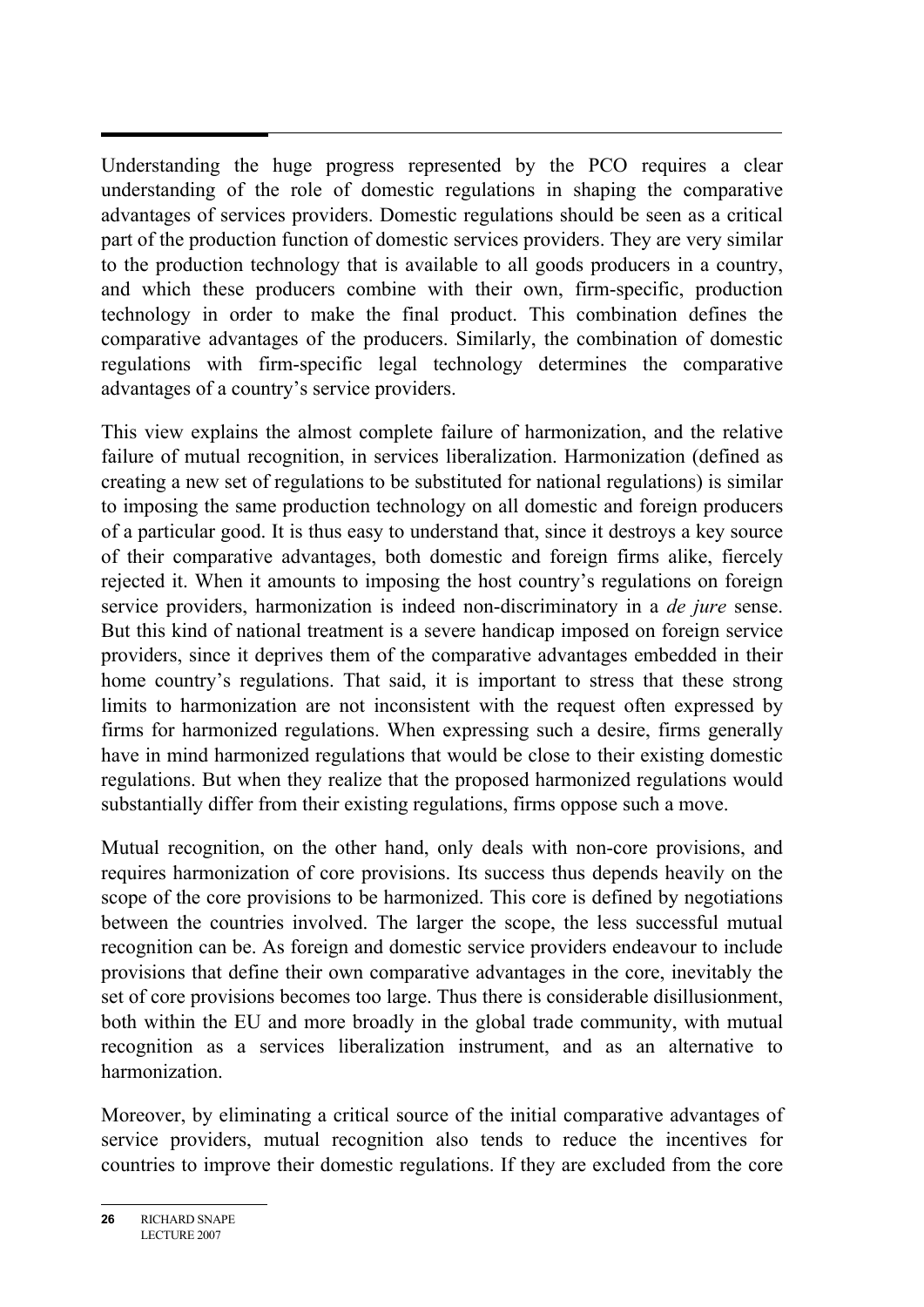provisions such improvements would not help domestic firms operating in foreign markets. As a result, the world dynamism of the regulatory reform process is not necessarily enhanced by international agreements based on mutual recognition. The push for regulatory reforms still relies predominantly on domestic considerations – hence, the observation above that many laggards remain laggards in a world dominated by the mutual recognition principle.

All these arguments lead to the conclusion – drawn by the initial draft of the Services directive – that the only way genuinely to liberalize services is to include governments in the competitive regulatory game, and recognize them as key providers of a part of each firm's production technology. This can be achieved by having them submit to the PCO. The PCO means that each service provider can operate under the regulatory framework of its origin country, which could be its national origin, or an origin defined by a conscious choice. It is the only principle that allows a service provider to keep and exploit fully the comparative advantages drawn both from the firm *per se* and from the country where it initially developed its operations.

### **5 Regulatory reforms: what for?**

This section examines at the most important condition for the success of the regulatory reform process in Europe, namely the capacity of European people to realize that regulatory reforms do not only improve efficiency, but also something much closer to their daily life – 'happiness'.

A large number of Europeans – politicians and citizens alike – are convinced that economic and regulatory reforms improve economic efficiency and growth (or, in antiglobalizers' language, maximize the profits of multinationals), but that is all they do. Economists are largely responsible for this conviction to the extent that their work has almost exclusively focused on the relationship between reforms and efficiency (see above).

Such a focus generates the following problem. More efficiency and growth have only limited appeal in relatively affluent European societies. This is particularly the case for those European societies that are having difficulties realizing just how much the world is changing, either because they trade predominantly with other EU countries (as in France), or because they are less exposed to immigrants. (Most of the EU Member States have a much lower share of foreign-born residents than countries such as Australia or even the United States.) Such societies tend to develop 'Middle Empire' syndrome, as in post-fifteenth century China. As long as they do not feel that they are on the verge of an incurable decline – the word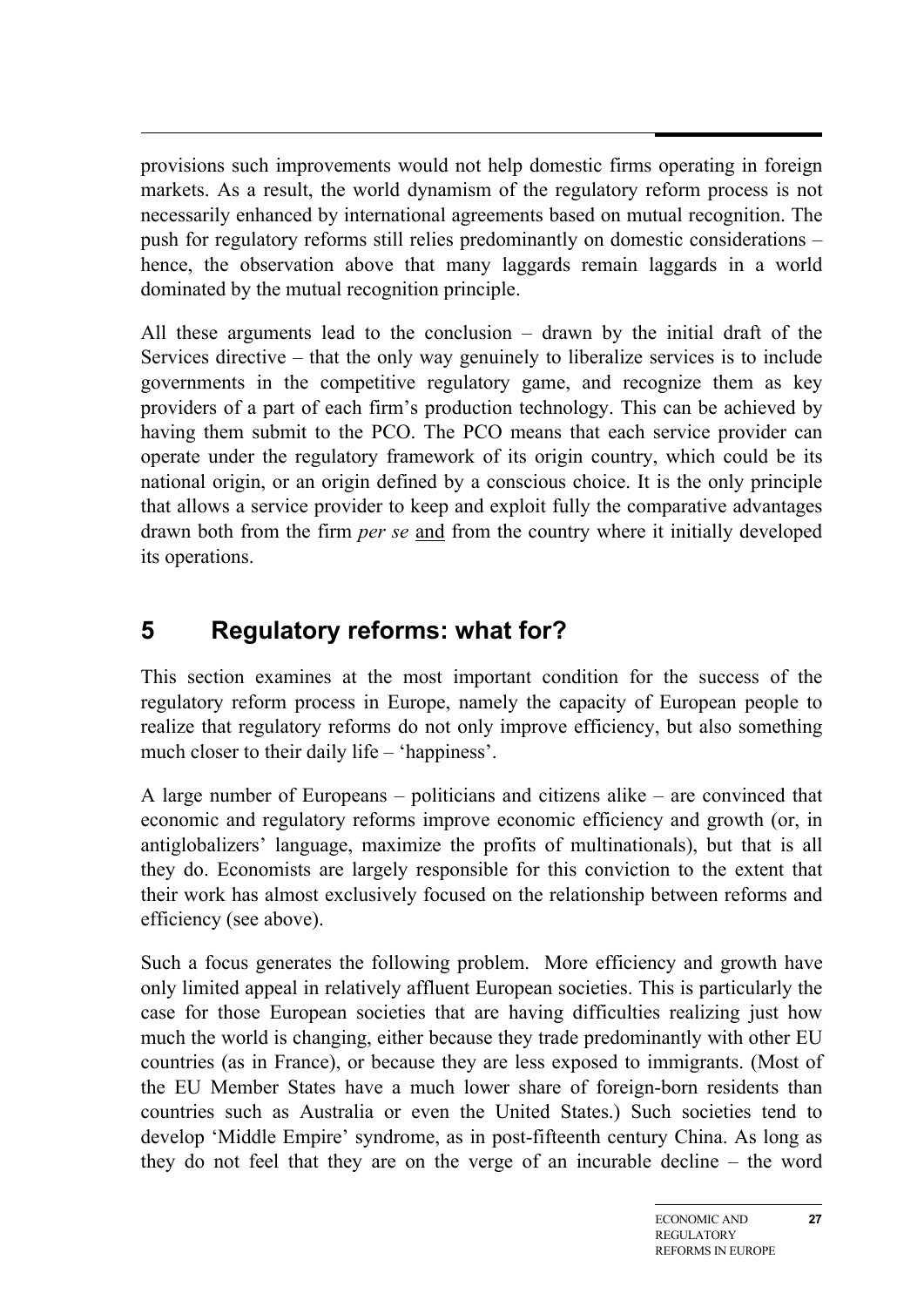$\overline{a}$ 'decadence' has been a buzzword in Paris over the last couple of years – they are not ready to undertake necessary economic and regulatory reforms for reasons of efficiency only. The Chinese case shows how long it can take to stop the decay, and how painful such efforts can be after a long decline.

Rather than efficiency, what tends to count in such affluent but protected societies is a sense of justice and a desire for happiness. In fact, this kind of justice is usually much more about fighting inequality than poverty. Inequality is largely driven by education, however, which means that regulatory reforms can amplify the impact of educational reforms, but they cannot substitute for them.

So what about happiness? Economists have some good reasons to be cautious about speaking out on such a fuzzy notion. But such caution can also be a form of blindness. What follows is an  $-$  admittedly heroic  $-$  attempt to present regulatory reforms in the context of happiness.

Figures 4 and 5 illustrate the relations between the level of happiness and two indicators of economic and regulatory quality for 49 countries. Both figures are based on the Quality of Life Index provided by The Economist Intelligence Unit for measuring happiness. Figure 4 is based on the Economic Freedom Index, and figure 5 on the summary indicator of the Ease of doing Business (see above). Both figures suggest a positive relationship between happiness and the quality of the economic and regulatory framework. Such a relationship also holds with other indexes of happiness.

How can such a positive relationship be interpreted? An attractive interpretation is strongly suggested by a point repeatedly made in recent years by many European politicians, from former Prime Minister Blair to President Sarkozy. Indeed, Sarkozy's presidential campaign was almost entirely based on this point. It is that people derive happiness not only from consumption and leisure, but also from production and work. Better regulations offer people new opportunities to express their innovative abilities at work. Many Europeans are eager to achieve some objective during their life. It could be running a small shop or heading a large firm – that depends on the initial endowments of the individual in question, that is, the quality of their education. But good regulations are what make such achievements possible.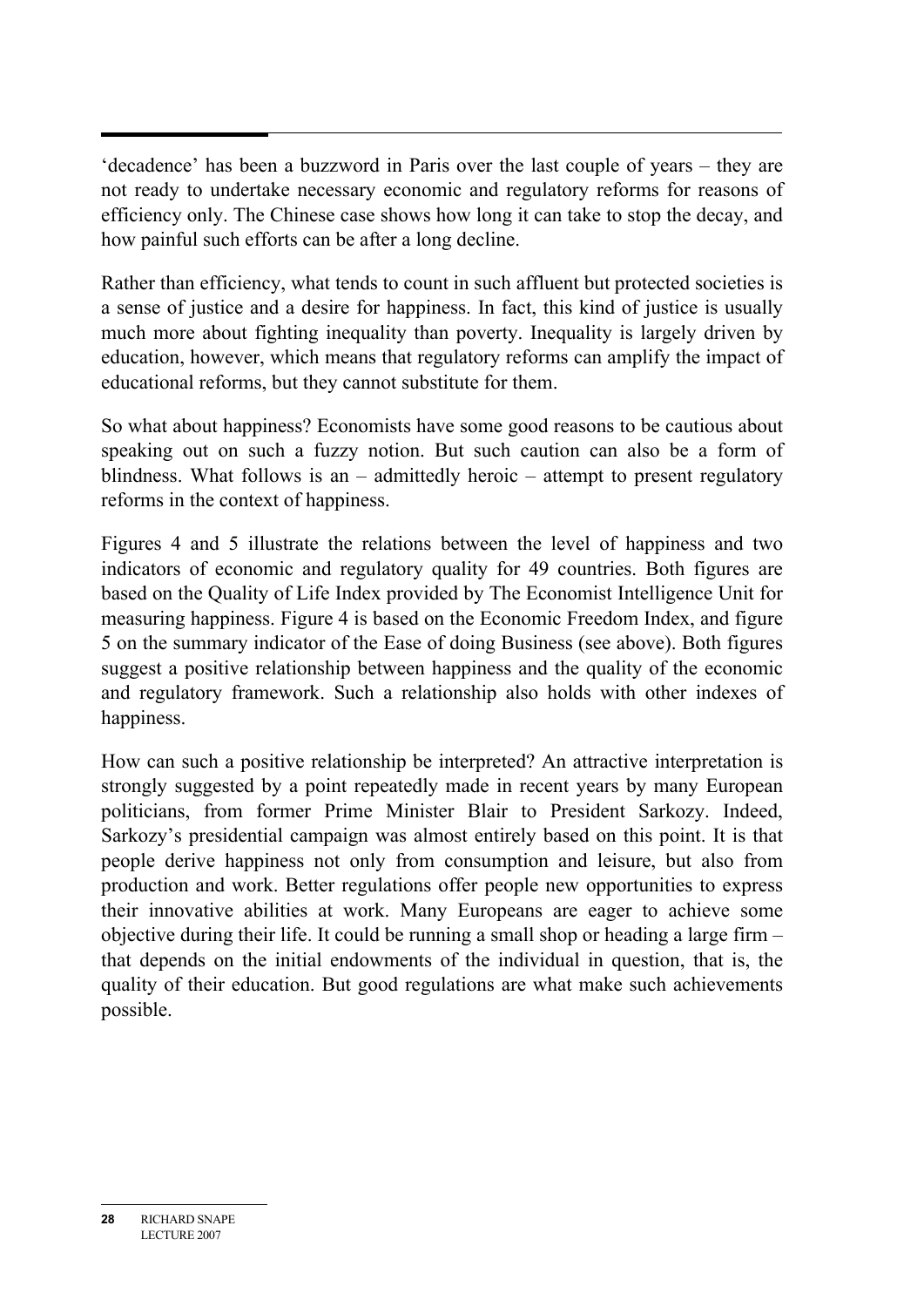Figure 4 Figure 4 **Happiness and regulatory reforms** 



Figure 5 **Happiness and regulatory reforms** 

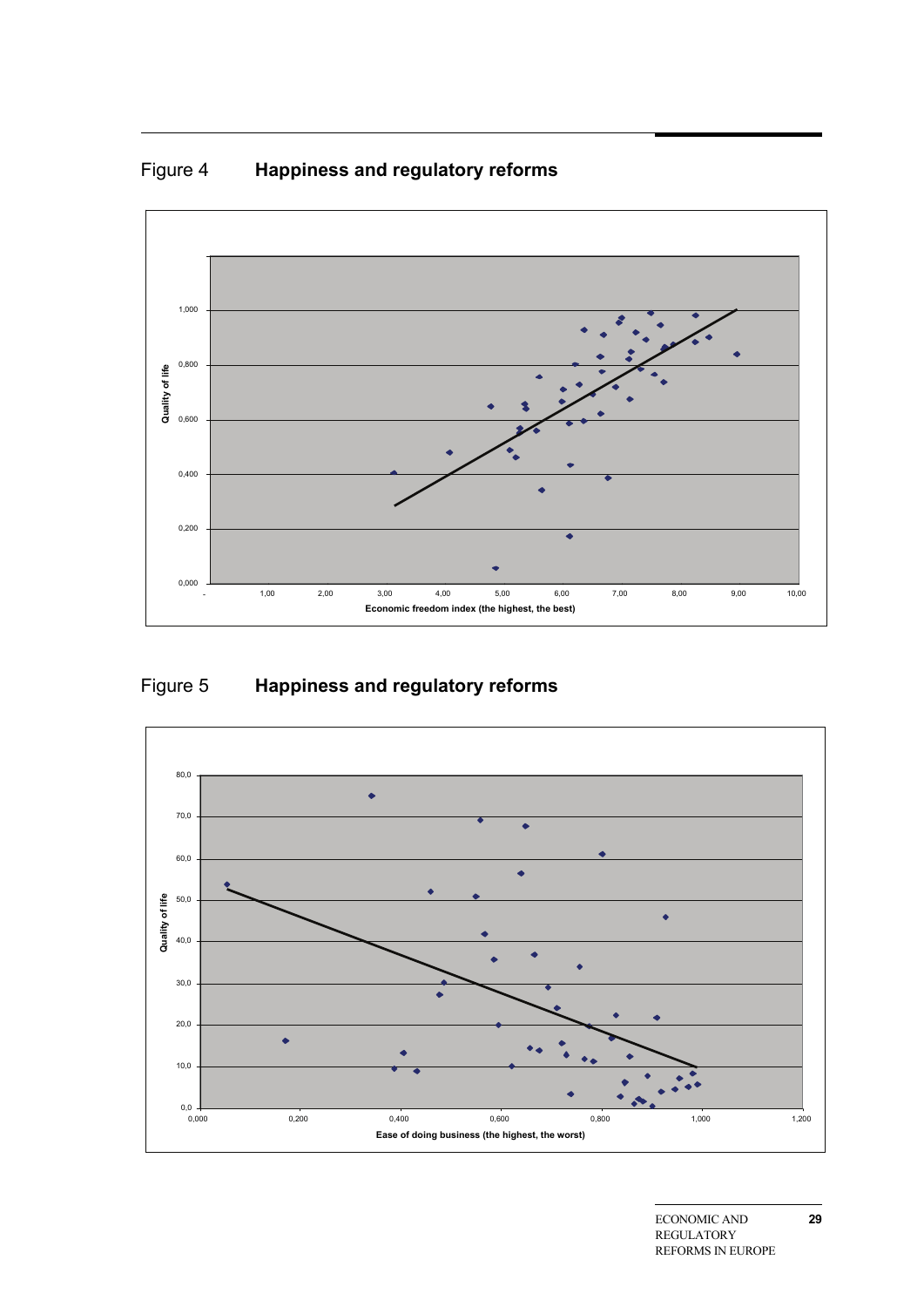#### 6 **6 Concluding remarks**

A few months ago, Adam Posen from the Peterson Institute for International Economics wrote a piece provocatively entitled 'Liberalism needs central power'(*Financial Times*, 3 July 2007). He argues that 'the more the central body has authority over economic policy, the greater the liberalizing influence' and that 'subsidiarity is in many cases an invitation to corruption, entrenchment of incumbents and horse-trading of handouts'. His key point is that the EU Commission should get more power *vis-à-vis* the Member States, if Europe wants to make a come back. I disagree with this conclusion for two main reasons.

The first is based on a quick look at recent history. Had the Commission been a strong, central power in the 1970s and early 1980s, it would surely have crushed the Thatcher-era regulatory reforms that went on to conquer Brussels in the 1990s. Indeed, the early 1990s saw the Commission crush the ongoing reforms in Swedish agricultural policy in the name of the *acquis communautaire*. The reason for such pessimism is simple. The Commission has almost no political legitimacy, forcing its staff to push for measures that they may privately dislike, but which are dictated by the delicate balance of power amongst the political masters of the time.11 Indeed, observers have noted an increasing tendency among EU Commissioners to vote as representatives of their own Member State rather than as a European decisionmaker.

The second reason is the EU's unparalleled heterogeneity, as described earlier. Most observers have difficulties factoring in this aspect, because they tend to compare Europe to the United States (a much more homogeneous region). But this heterogeneity comes up again and again, and the Commission is the least well positioned to deal with it. For instance, the 2005 debate on the 'European social model' led many French opposed to the pro-market stance of the Services directive to believe that Denmark and Sweden would be their natural allies. But in the end, they found that the notion of a minimum wage, which is dogma in Paris, is anathema in Copenhagen or Stockholm.

All of these reasons might look defensive, and give the impression that nothing can be changed in Europe. Since tonight I have the luxury of speaking in a country that seemed hopelessly protectionist three decades ago, and that is firmly free-trade oriented today, let me tell you the positive side to my criticisms of Posen's remarks.

 $\overline{a}$ 

<sup>11</sup> The question '*Qui t'as fait roi?*' (Who made you the King?) represents the bottom line in European politics today. This question was put to Hugues Capet (elected King of France in 987) who founded the dynasty that ruled France until 1848 (with the exception of the Revolution and First Empire). It took five to six centuries for the French royals to eliminate the implicit threat it contains.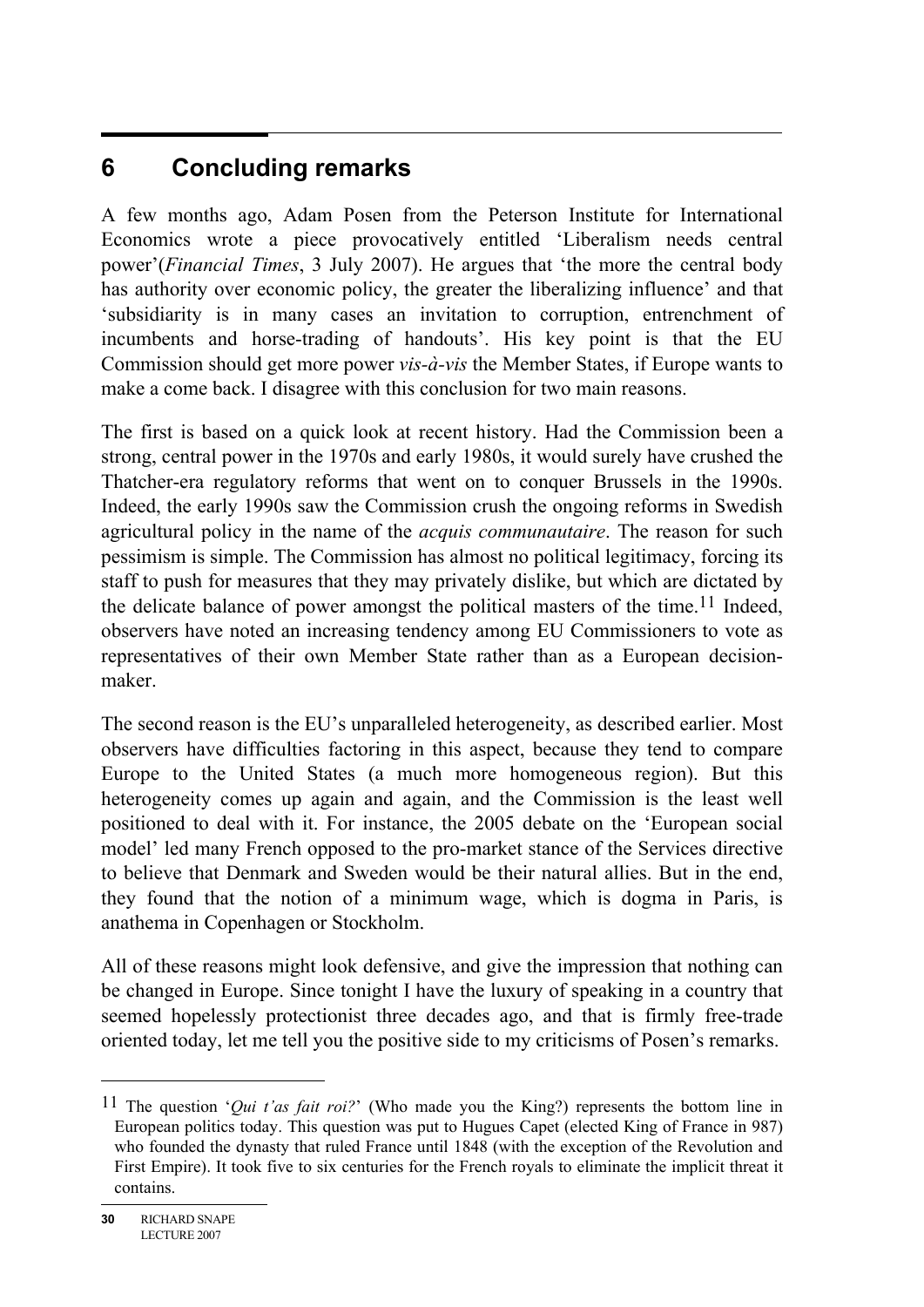$\overline{a}$ First, the Commission needs to be freed. Since it will not have any notable political legitimacy for a long time to come, its tasks should be clarified. Its role as an implementing agency should be clearly distinct from its role as an institution in charge of developing initiatives, and from its role as an evaluation agency. It is beyond the scope of this paper to propose concrete ways of bringing about such a clarification – perhaps it should be broken up, or perhaps there is some other solution (which could be a matter for discussions for the proposed 'Committee of wise men' (Bertelsmann Foundation 2007)). But the success of the EU endeavour has clearly blurred the frontiers between these three roles, to the detriment of all of them: implementation work is often distorted by new initiatives, the initiation role is burdened by mistakes in implementation, and the evaluation work looks suspiciously like a defence of past implementations and future reforms. Without some clarification, the Commission will be less and less able to promote European welfare.

Second, the EU's heterogeneity has a positive force that has gone unused for too long. The EU is a group of a half-dozen large Member States surrounded by eighteen small countries, which act as a kind of competitive fringe. Such a structure can be very dynamic, and indeed is quite close to the definition of a competitive market. The last two decades have made clear the capacity of small and successful Member States – Estonia, Ireland, the Netherlands and Sweden – to launch initiatives that first challenged and irritated the large Member States, but which subsequently were adopted by them.

A clearer understanding and better use of these dynamics are necessary. For instance, the principle of the country of origin may be difficult to introduce at the level of the whole EU. However, it might work well for a subset of willing Member States. Testing this principle in narrower circles may show that the fears it generated are misplaced, so long as things are properly worked out. After all, this is exactly what the half-dozen Member States with their new approach to regulatory reforms have done.

That said, the critical condition for success is a 'culture of evaluation'. Regulatory reforms should not been done blindly, as is too often the case in Europe today. They should be based on appropriate analyses, and explained to the European people. Because, ultimately, what will trigger regulatory reform is the understanding among Europeans that it brings not only efficiency, but also greater happiness.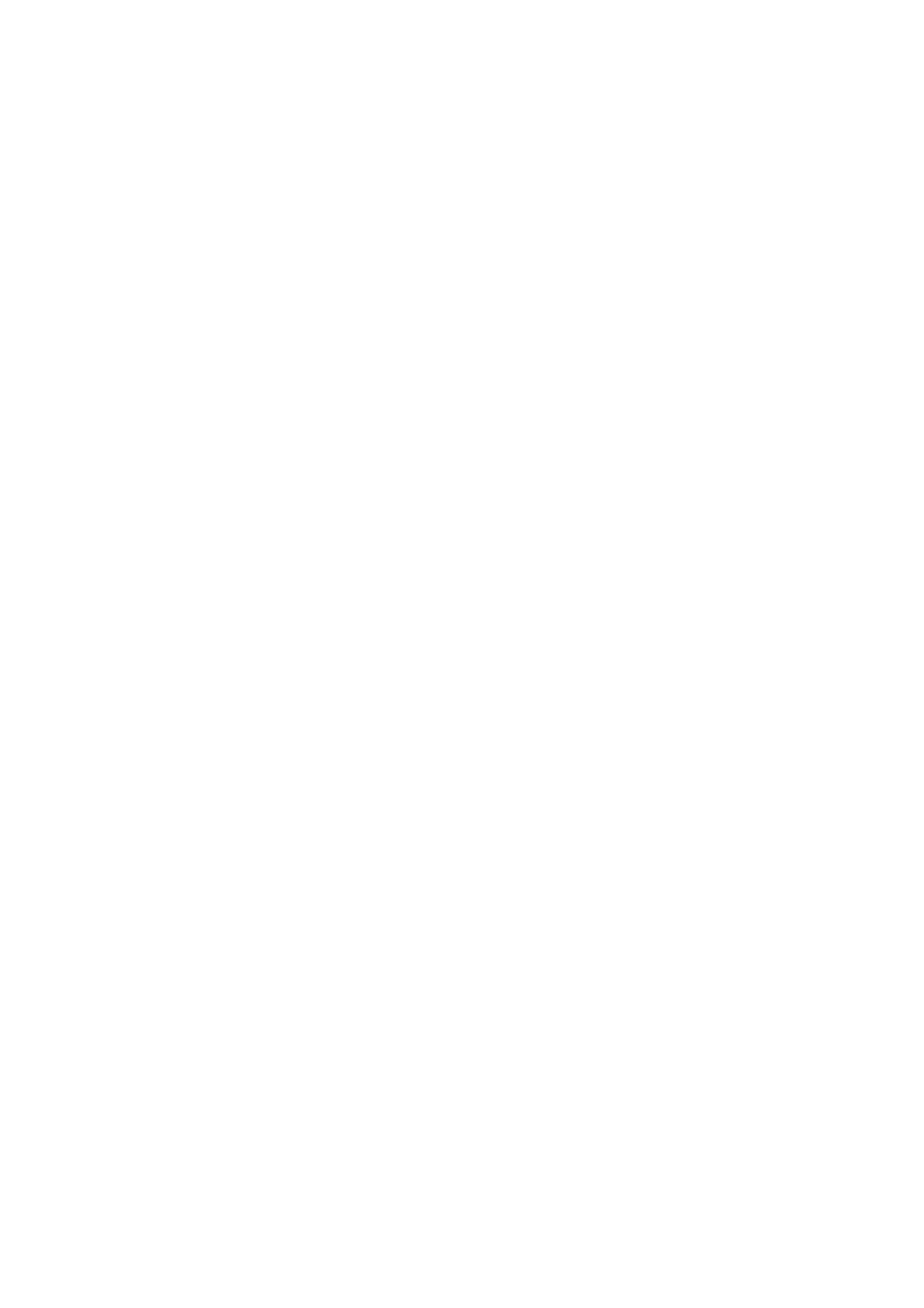## References

- Bertelsmann Foundation 2006, *International benchmark of administrative burdens related to selected EC directives in the Netherlands, Germany and Denmark*, Final Report, Bertelsmann Foundation, the Administrative Burden Department of the Dutch Ministry of Finance (IPAL) and the Danish Commerce and Companies Agency (DCCA), July.
- —— 2007, *A chance for wise men*, Spotlight Europe no. October 07.
- Brecht, B. 1953, *Die Lösung (The Solution)*, Buckower Elegies, Methuen, London.
- Cecot, C., Hahn, R. W. and Renda, A. 2007, *A statistical analysis of the quality of impact assessment in the EU*, Working Paper 07–09, AEI-Brookings Joint Centre for Regulatory Studies, Washington DC, May.
- Deutsche Bank Research 2007a, *Better regulation in Germany and the EU*, Reports on European integration, EU Monitor 47, http://www.dbresearch.com

—— 2007b, *Germany cresting the wave*, More growth for Germany, Current Issues, September, http://www.dbresearch.com

- Eurobarometer, Annual, *Standard Spring Polls*, European Commission, Brussels.
- Fraser Institute 2007, *Economic Freedom Indexes*, Report 2007, Economic Freedom Network, Vancouver.
- Gwartney, J., Lawson, R., Hall, J., Sobel, R. and Leeson, P. 2007, *Economic Freedom of the World*, 2007 Report, Economic Freedom Network, Vancouver.
- Hahn, R. and Litan, R. 2004, *Counting Regulatory Benefits and Costs: Lessons for the US and Europe*, AEI-Brookings Joint Centre for Regulatory Studies and Groupe d'Économie Mondiale at Sciences Po (GEM), http://gem.sciences-po.fr
- Hahn, R. and Tetlock, P. 2007, *Has economic analysis improved regulatory decisions?*, AEI-Brookings Joint Centre for Regulatory Studies and Groupe d'Économie Mondiale at Sciences Po (GEM), http://gem.sciences-po.fr
- Herzog, R. and Gerken, L. 2007, 'An article on the EU constitution', Centrum für Europäische Politik, *Welt am Sonntag*, Germany, 14 January.
- Messerlin, P. 2005, *Europe after the 'No' votes*, Institute of Economic Affairs (IEA), London.